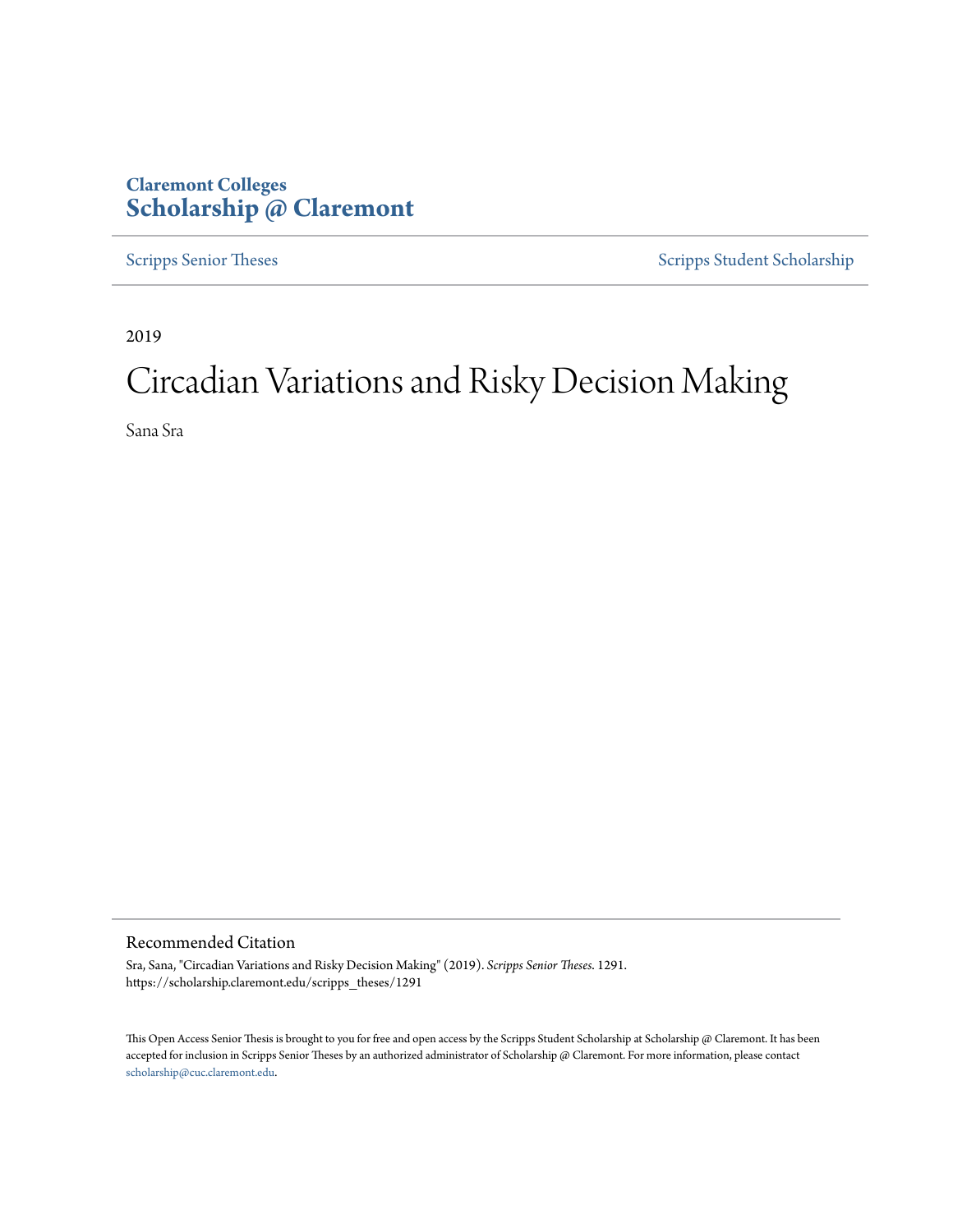by

**SANA SRA**

# **SUBMITTED TO SCRIPPS COLLEGE IN PARTIAL FULFILLMENT OF THE DEGREE OF BACHELOR OF ARTS IN PSYCHOLOGY**

**PROFESSOR CATALINO**

**PROFESSOR HARRIS** 

**14th DECEMBER, 2018**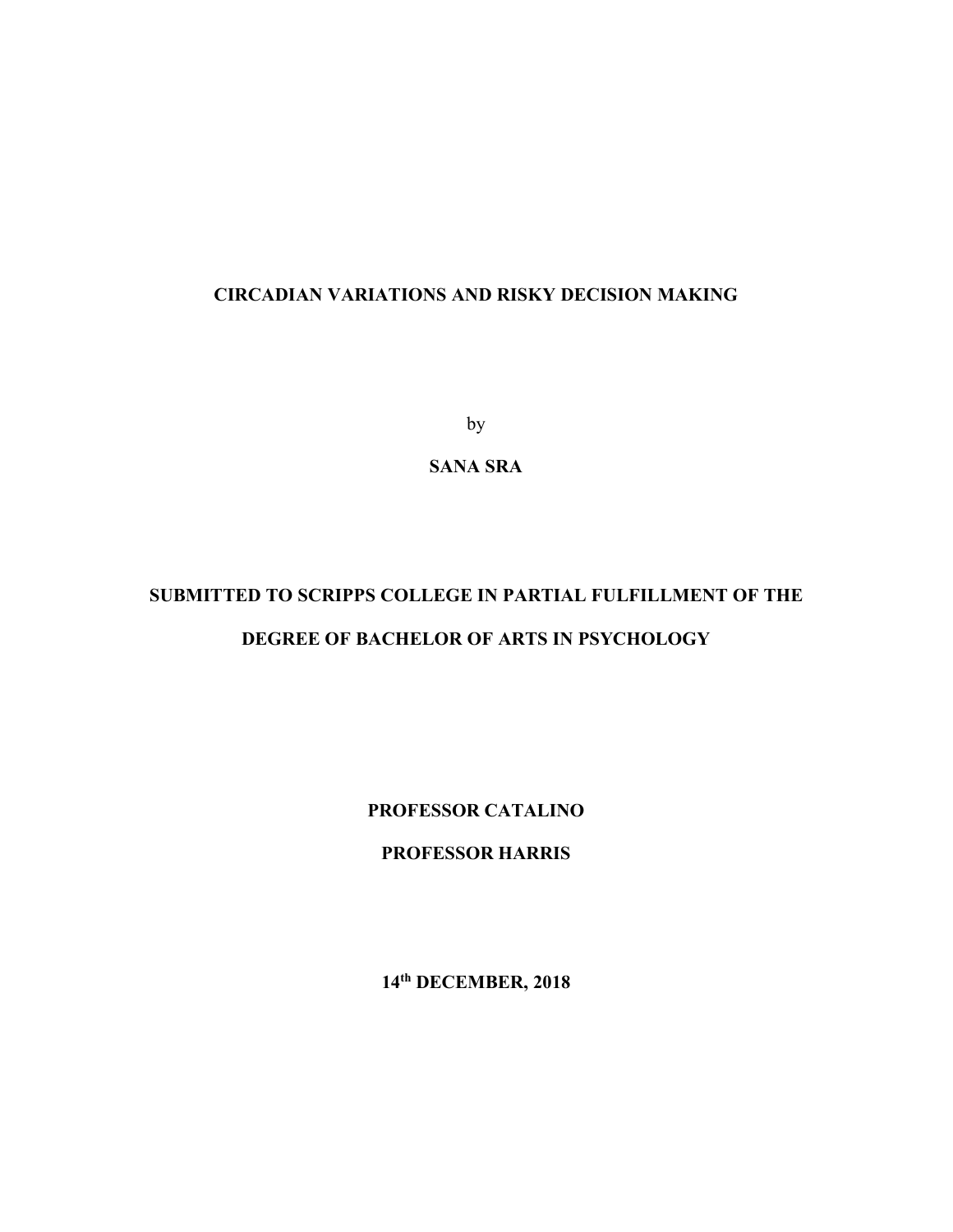#### **Abstract**

Over the past decades, decision making under risk has garnered a great amount of attention both in the field of economics and psychology. Although state-dependent variabilities of risk taking are well-documented, little is known about the effects of a person's preferred time of day, or chronotype, in risky decision making. Under circumstances of circadian mismatch (e.g., when an "early bird" makes decisions in the evening), research suggests that decision making may reflect a greater reliance on heuristics, such as using stereotypes in social judgments. However, the effects of circadian mismatch on heuristics in risky decision making are relatively unexplored. This paper looks into the effects of circadian mismatch on the reflection effect: a behavioral bias in financial decision making, wherein individuals are risk averse when facing potential gains, and risk seeking when facing potential losses. Participants will be randomly assigned to their circadian matched or circadian mismatched conditions and will play a series of financial gambling tasks with real monetary incentives. This study predicts that the reflection effect will be exacerbated in circadian mismatched individuals as compared to matched participants. Exploring such an effect could have real-world implications on decision making under risk by providing critical knowledge about the effects of time of day on our susceptibility to behavioral biases. It could therefore point to the existence of a more optimal time of day to engage in such critical decision making.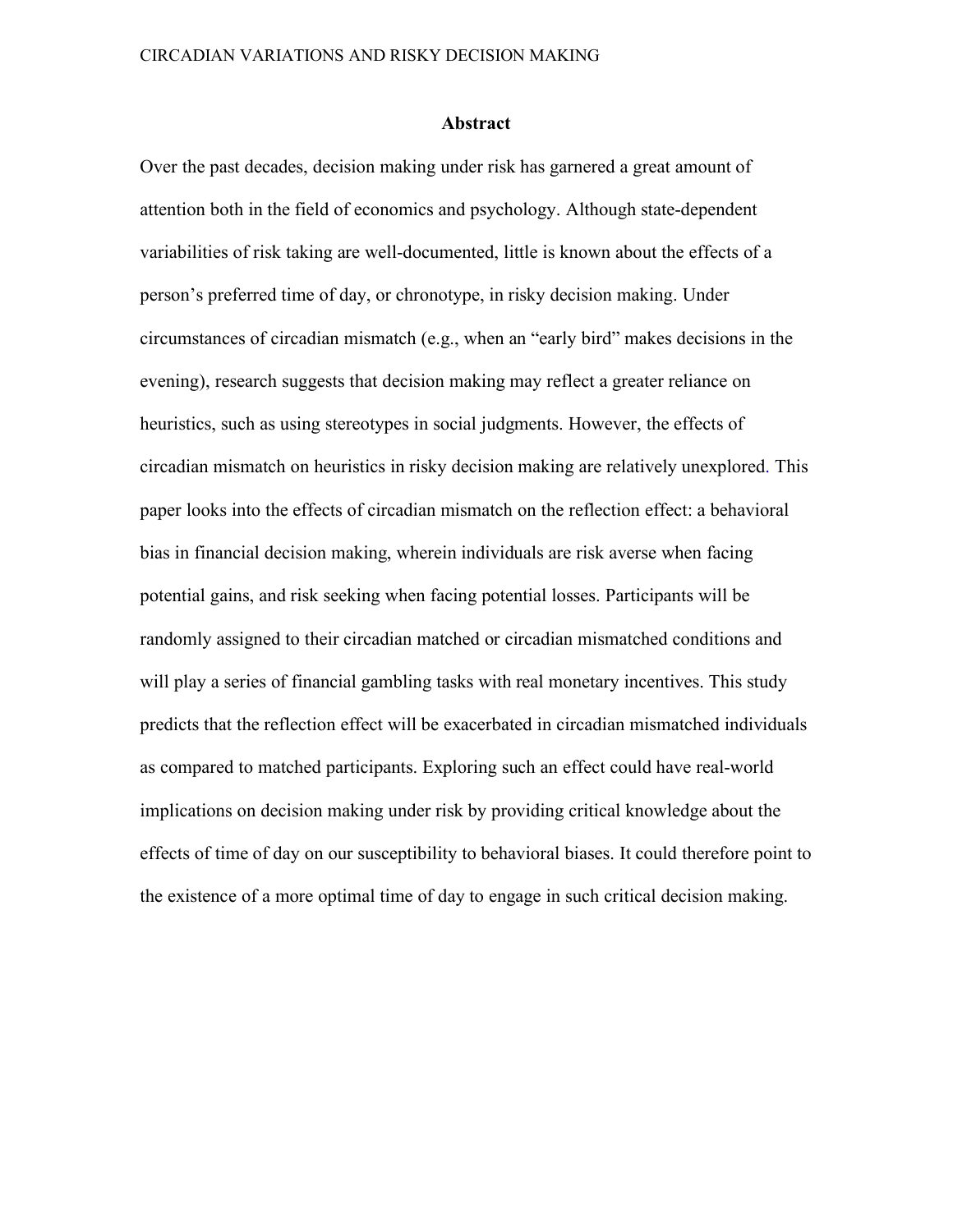#### **Introduction**

From betting on blackjack to investing in the stock market, economic decisions often involve risk. Defined as a scenario where a given prospect may yield different outcomes dependent upon different probabilities (Tobler & Weber, 2014), risky decision making has received extensive attention in the fields of psychology and economics. Exemplified by the influential Prospect Theory of Kahneman and Tversky (1979), descriptive models of preference formation point to the suboptimality, and often times irrationality, exhibited by individuals making decisions with uncertain outcomes. In hypothetical gambling scenarios involving loss and gain, Kahneman and Tversky identified a number of behavioral biases, including the so-called *reflection effect*: the observation that individuals tend to be more risk-averse when outcomes are in the gain domain, and conversely more risk-seeking when the same outcomes are in the loss domain (Kahneman & Tversky, 1979). This observed effect is thought to arise from an increased tendency to rely on mental shortcuts when faced with complex probabilistic outcomes. The reflection effect, therefore, stands in contrast to the Expected Utility Theory of neoclassical economics, which assumes absolute rationality in decision making.

Although the reflection effect has been observed in numerous studies over the last 39 years (Budescu & Weiss, 1987; Camerer, 1998), recent research suggests that this effect may be amplified by exogenous factors. For example, acute stress has been shown to enhance the reflection effect, presumably indicating an increase in reliance on behavioral biases during stressful situations (Porcelli & Delgado, 2009). On the other hand, total sleep deprivation has been found to increase risk-seeking for gains while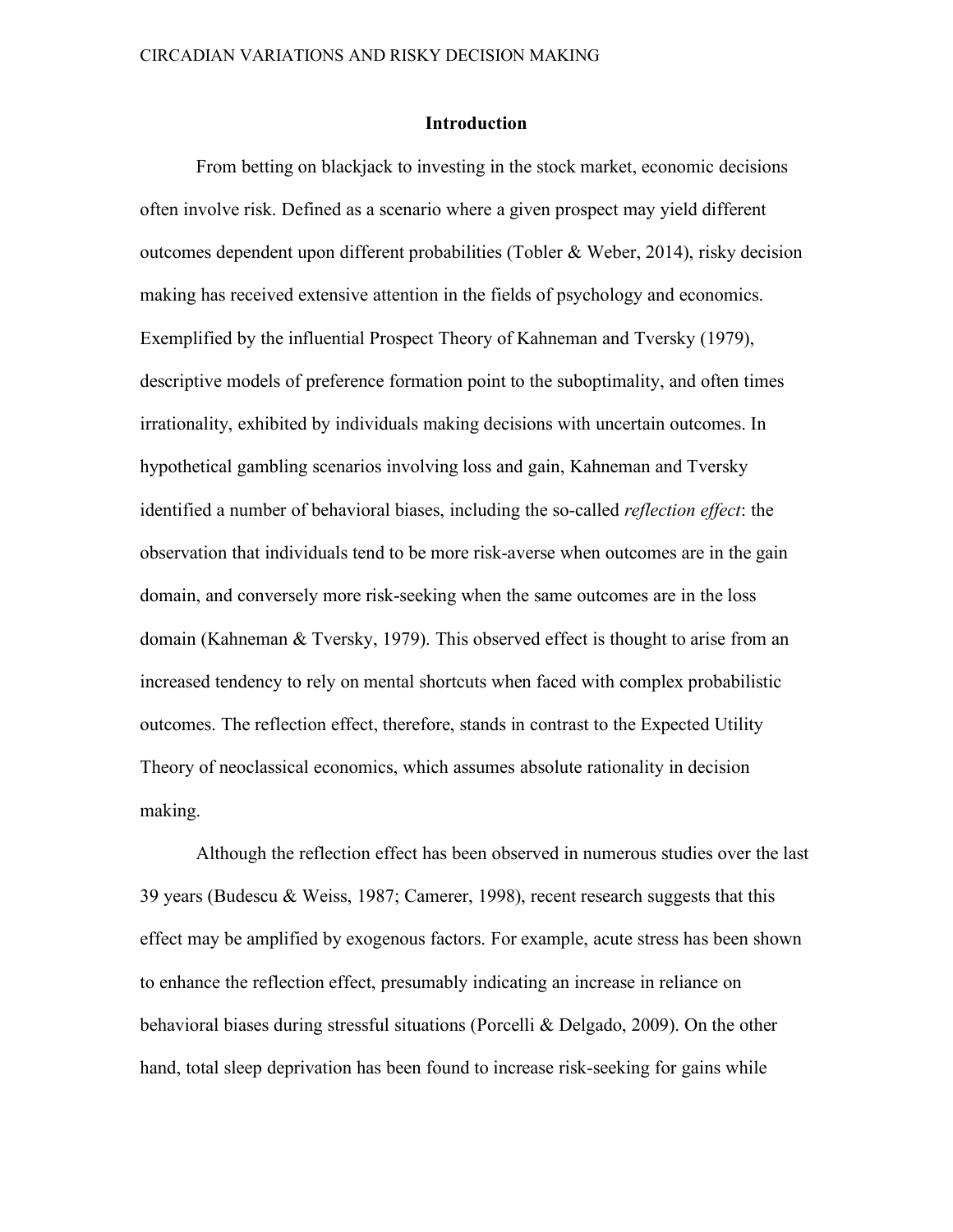blunting the negative response to losses (Venkatraman, Huettel, Chuah, Payne, & Chee, 2011). These disparate results suggest that rather than there being a purely innate risk attitude, the tendency towards risk aversion in gains and risk-seeking in losses can be influenced by factors related to one's current state.

In line with this idea, recent studies have identified time of day as a potential factor in cognitive function (Dickinson & McElroy, 2010; Dorrian, McLean, Banks, & Loetscher, 2017; May, Hasher, & Stoltzfus, 1993; May & Hasher 1998). Whereas some individuals consider themselves "early birds," functioning better in the morning, "night owls" show peak performance in the evening hours (Blake, 1967). Circadian rhythms, commonly referred to as the sleep/wake cycle, refer to an organism's internal body clock. Due to their cyclic nature, circadian rhythms tend to vary throughout the day, regulating body temperature, hormones, metabolism and sleep (Vitaterna, Takahashi, & Turek, 2001). This explains why we feel more awake during certain times of the day and sleepy during other times (Monk, 1991).

The Morningness-Eveningness Questionnaire (MEQ) devised by Horne and Östberg (1976) distinguishes three major categories, or *chronotypes*, of circadian functioning: extreme morning types, extreme evening types, and intermediate types falling between the two extremes. As the names suggest, extreme morning types not only prefer to wake and sleep earlier than extreme evening types, but also prefer to work significantly earlier in the day, as compared to evening types. Remarkably, studies have shown that self-reported chronotypes correlate with individual variations in circadian rhythm, measured by fluctuations in body temperature (Horne & Östberg, 1976). What determines an individual's chronotype is still unclear, with some research pointing to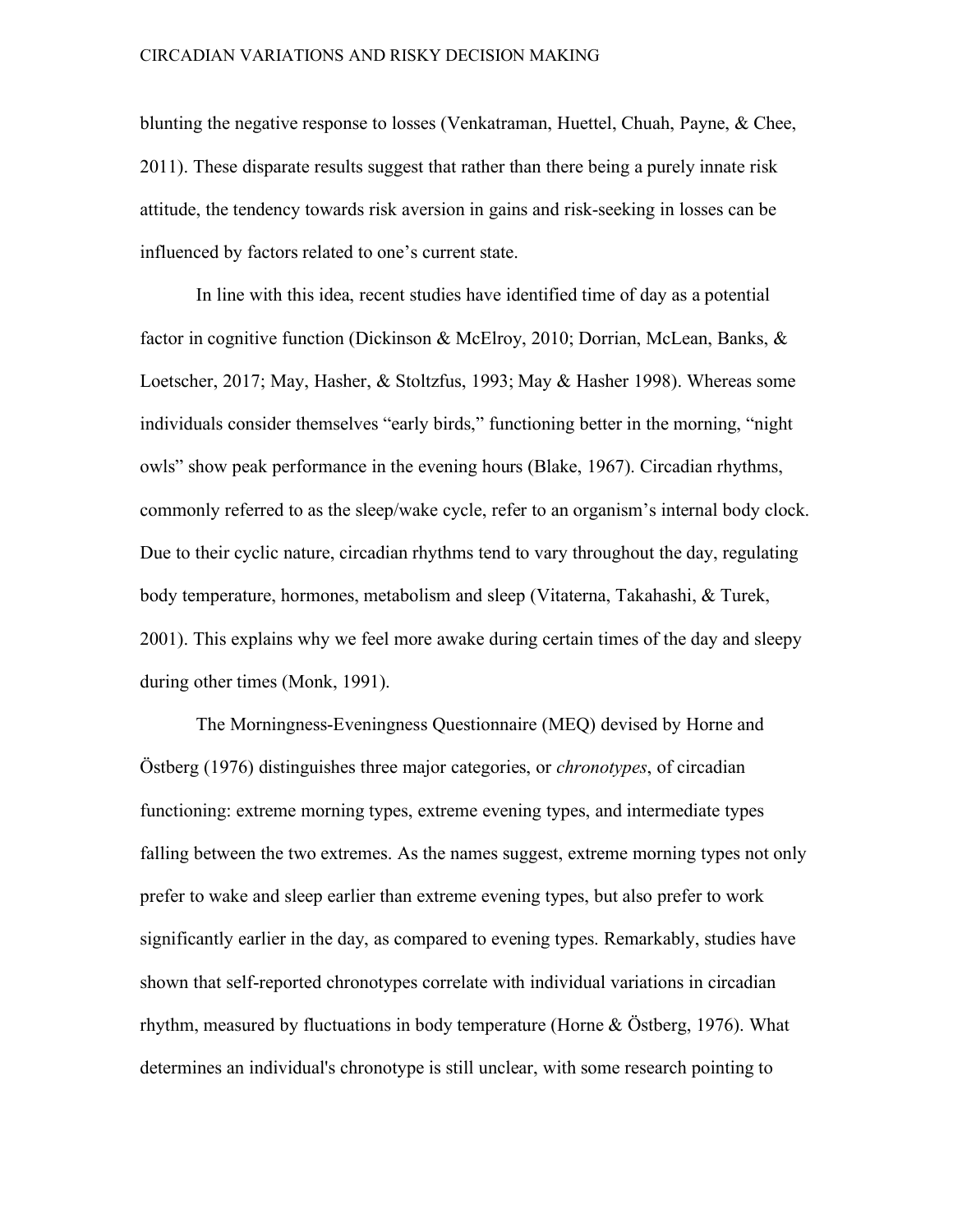genetic variables (Vink, Groot, Kerkhod, & Boomsma, 2001) such as the CLOCK gene, which plays a role in generating circadian rhythms (King et al., 1997). Other research has shown the role of social factors, such as work or school schedules, in affecting preferred time of day (Ehlers, Frank, & Kupfer, 1988). Evidence also suggests that chronotypes vary with age (Samon, Crittenden, Mabulla, Mabulla, & Nunn, 2017), and are mediated by the role of different personality types (Walker, Kribs, Christopher, Shewach, & Weight, 2014). Therefore, any plausible psycho-biological explanation for the causes of variability in chronotype across individuals must consider the interaction between both genetic and environmental factors.

Psychological interest in the effects of circadian variations has focused on determining the potential negative impact on cognitive functioning during suboptimal times of day, also known as *circadian mismatching*. For example, a morning chronotype working in the evening would be circadian mismatched, as would an evening chronotype functioning in the morning. In contrast, a morning chronotype functioning during the morning is theorized to be at their most optimal time, known as circadian matching. Sometimes referred to as the *synchrony effect*, this phenomenon highlights the costs and benefits of circadian variations and performance (May, 1999).

Circadian mismatching has been found to negatively affect a number of cognitive domains, including memory (May, Hasher & Stoltzfus, 1993), strategic reasoning (Dickinson & McElroy, 2010), attention (Dorrian et al., 2017), and thought inhibition (May & Hasher, 1998). Based on a previous literature suggesting a causal relationship between circadian variations and mental performance (Blake, 1967; Rutenfranz & Colquhoun, 1979; Dongen & Dinges, 2000), these diverse effects on cognition have been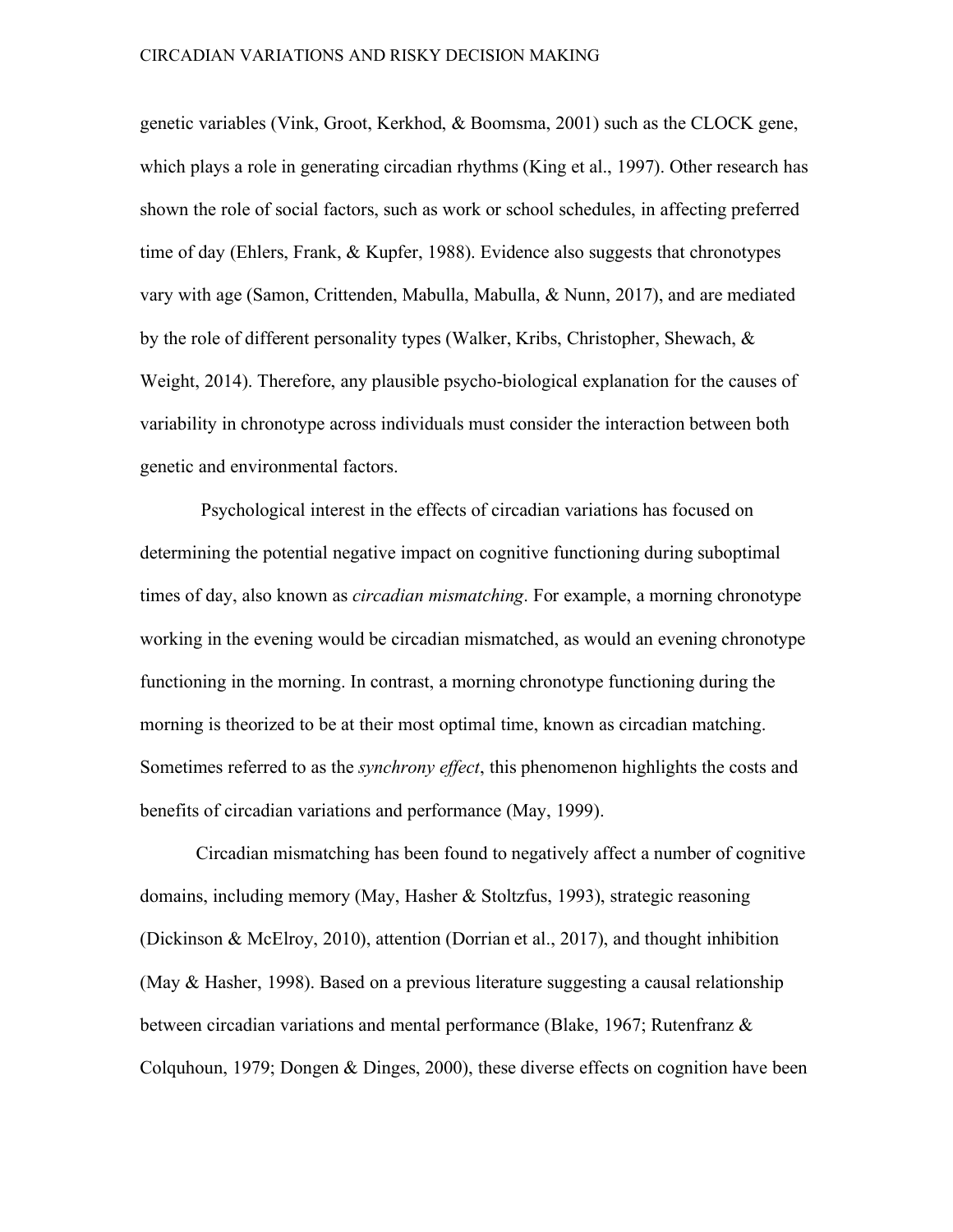theorized to arise from the tendency to rely more on heuristics when making decisions or judgements during circadian mismatched times (Bodenhausen, 1990). Heuristics are mental shortcuts, or rules of thumb, in decision making; they are more intuitive and less effortful, thereby demanding little to no in-depth information processing (Tversky  $\&$ Kahneman, 1974). Because heuristics tend to be automatic in nature, they are understood as low-level information processing.

Bodenhausen (1990) examined the effects of circadian variations on cognition by looking at whether individuals relied more heavily on social judgment heuristics, such as stereotyping, during their suboptimal times as compared to their optimal times. The study compared the rate of stereotyping in participants who were circadian matched versus mismatched and found that participants did in fact rely more heavily on heuristics during their circadian mismatched times. Conversely, he found that people processed information more thoroughly during optimal times, thereby exhibiting fewer stereotypes. He hypothesized that this effect was caused by a temporary reduction in cognitive and motivational resources due to lowered levels of arousal during suboptimal times. These states of lowered arousal subsequently increase reliance on lower-level information processing, such as heuristics. Similar effects have been observed for other types of social judgment heuristics as well (e.g., Kruglanski & Pierro, 2007).

To further clarify the precipitating factors behind these effects, Martin and Martin (2013) tested the influence of circadian mismatching on depth of information processing during attitude change. They utilized the Elaboration Likelihood Model (Petty  $\&$ Cacioppo, 1986) to measure persuasion and the extent of resilient attitude change. According to the Elaboration Likelihood Model, there are two routes to persuasion: the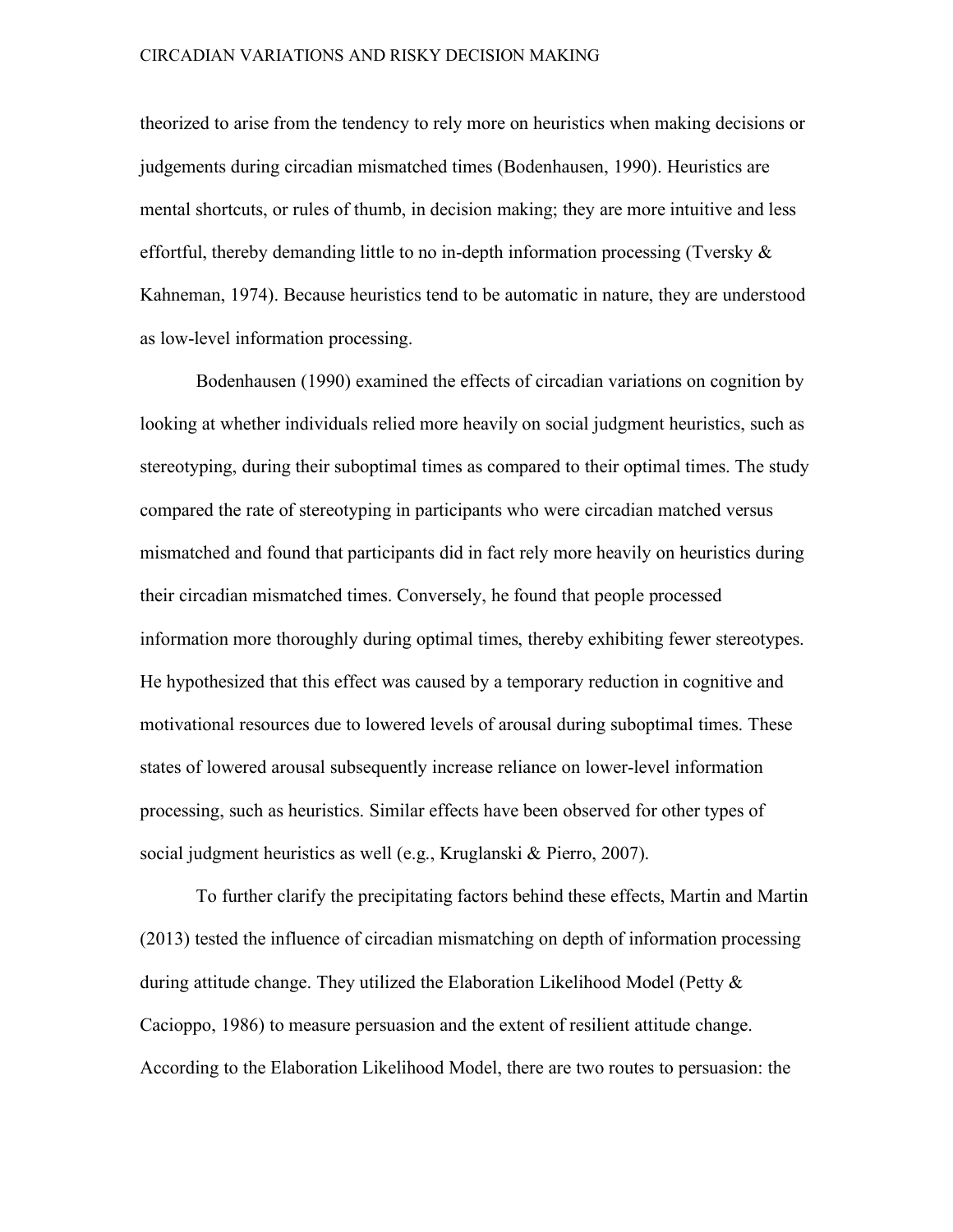first is the central route wherein an individual is persuaded due to thorough information processing of the content provided. This route forms very stable and resilient attitude change. In contrast the second route to persuasion, known as the peripheral route, is when an individual attends to superficial information in the content and relies on lower-level information processing, which leads to weak attitude formation. The results of their study clarified that the cognitive changes observed in circadian mismatching are in fact due to a greater reliance on more automatic processing of available information. During circadian mismatch, resilient attitude formation was decreased without a subsequent change in persuasion levels, reflecting a decreased level of scrutiny of the provided information. The data was therefore indicative of the increased tendency of circadian mismatched individuals to rely on the peripheral route of persuasion (i.e., more automatic and less effortful), which is functionally similar to the workings of heuristics.

Despite substantial evidence for increased reliance on heuristics in circadian mismatch, less study has been devoted to the behavioral biases associated with risky decision making in Prospect Theory (Kahneman & Tversky, 1979). In one of the few experimental manipulations to test risky decision making under circadian mismatch, Castillo, Dickinson, and Petrie (2017) explored risky asset allocation. They found that circadian mismatched individuals were less risk averse when allocating assets between two financial bundles, independent of rational choice behavior measured through the Generalized Axiom of Revealed Preferences (GARP). The authors interpreted the observed changes in risk preferences to be caused by the time of day manipulation, and not because of an increase in noise for circadian mismatched participants.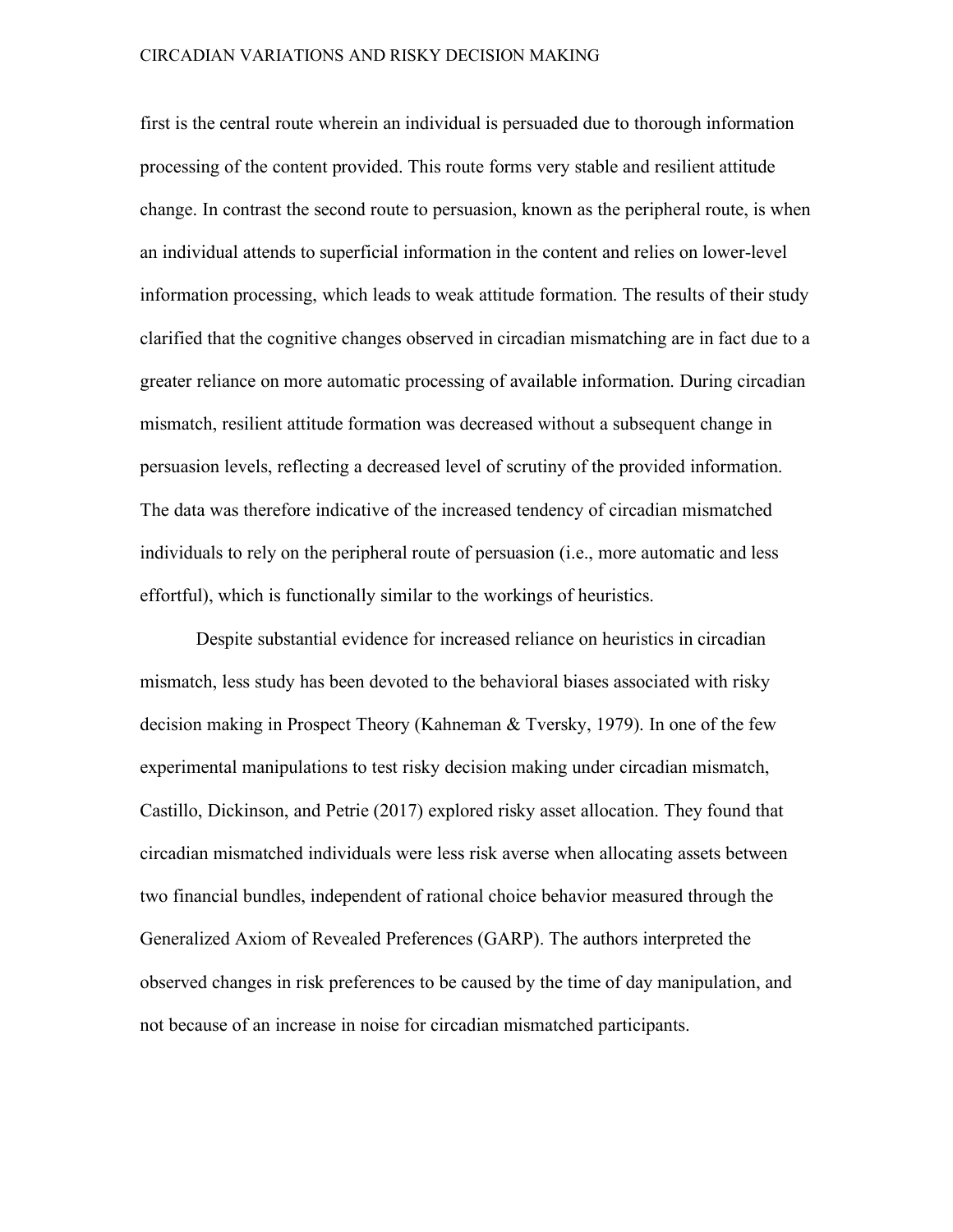However, the more basic association of decision biases and circadian mismatch has not been explored to date. This paper therefore investigates whether circadian mismatching enhances the reflection effect: the tendency to be risk-averse for gains but risk-seeking for losses. Seen in an estimated 72% of the population (Baucells & Villasís, 2010), the reflection effect is exemplified by the following choice scenarios from Kahneman and Tversky (1979). Given a choice between two possible gains, a 90% chance of obtaining \$3,000 versus a 45% chance of obtaining \$6,000, 86% of individuals chose the former. However, when the same prospects were reflected at zero and provided in terms of losses (90% chance of *losing* \$3,000 versus 45% chance of losing \$6,000), a surprising 92% of individuals chose the second option. Contrary to the traditional economic Expected Utility Theory, which treats risk in the gain and loss domains equivalently, the reflection effect demonstrates that when making decisions individuals value losses and gains separately, rather than the total outcome. Therefore, when given the choice between gaining two probabilistic outcomes we tend to prefer the sure gain, or the less risky option. On the other hand, when given the choice between losing two probabilistic outcomes, we tend to avoid the prospect of sure loss by taking the chance of a potentially more severe loss, thereby acting in more risk-seeking ways. This behavioral inconsistency has been proposed to reflect increased reliance on relatively simple heuristics in the face of complex probabilistic outcomes (Gillovich, Griffin, & Kahneman, 2002).

If the reflection effect arises from more automatic or heuristic processing, it follows that this bias should be enhanced by circadian mismatch. However, one potential concern is that previous experimental studies of the reflection effect have reported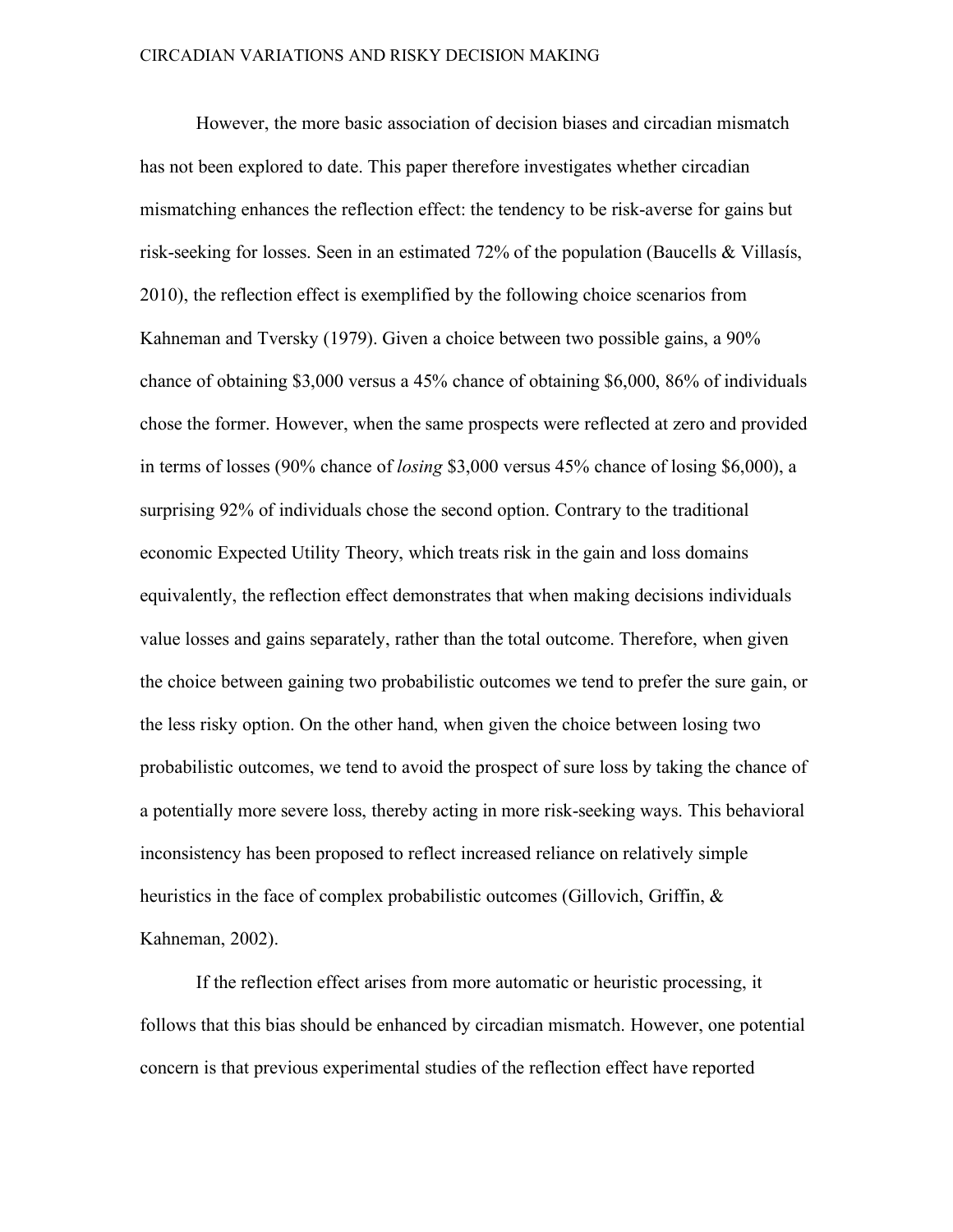difficulties in replication. Laury and Holt (2005) administered a series of gambling tasks with "real-world" risks, as opposed to the hypothetical scenarios of Kahneman and Tversky (1979), and found that only 39% of participants were jointly risk averse in gains and risk seeking in losses. More recently, however, Baucells and Villasís (2010) demonstrated that applying a stochastic model to control for errors in decision making dramatically increased the estimated number of participants making choices in line with the reflection effect to 72%. The remaining 28% of participants were found to be risk averse on the whole, exhibiting risk aversion on both the loss and gain domain, thereby attenuating the overall effect. A similar number (68%) has been reported more recently using an optimized testing paradigm that dynamically adjusts gamble amounts while adjusting for potential errors (Chapman, Snowberg, Wang, & Camerer, 2018). Support for the reflection effect has also come from a paradigm in which each gamble set was repeated 20 times, providing a measure of control for choice errors (Porcelli & Delgado, 2009).

Of particular interest, Porcelli and Delgado (2009) additionally reported that this effect was exacerbated when individuals were under acute stress. Similar to the observed effects of circadian mismatch, acute stress had previously been shown to interfere with deliberative and rational processing, prompting individuals to fall back on more automatic heuristics (Kahneman & Frederick, 2002). Porcelli and Delgado (2009) interpreted the enhancement of the reflection effect in their study as arising from an increased reliance on heuristics due to the exposure to an external source of stress.

Therefore, I set out a proposed experiment to replicate the Porcelli & Delgado (2009) study under circadian mismatch. If circadian mismatch increases reliance on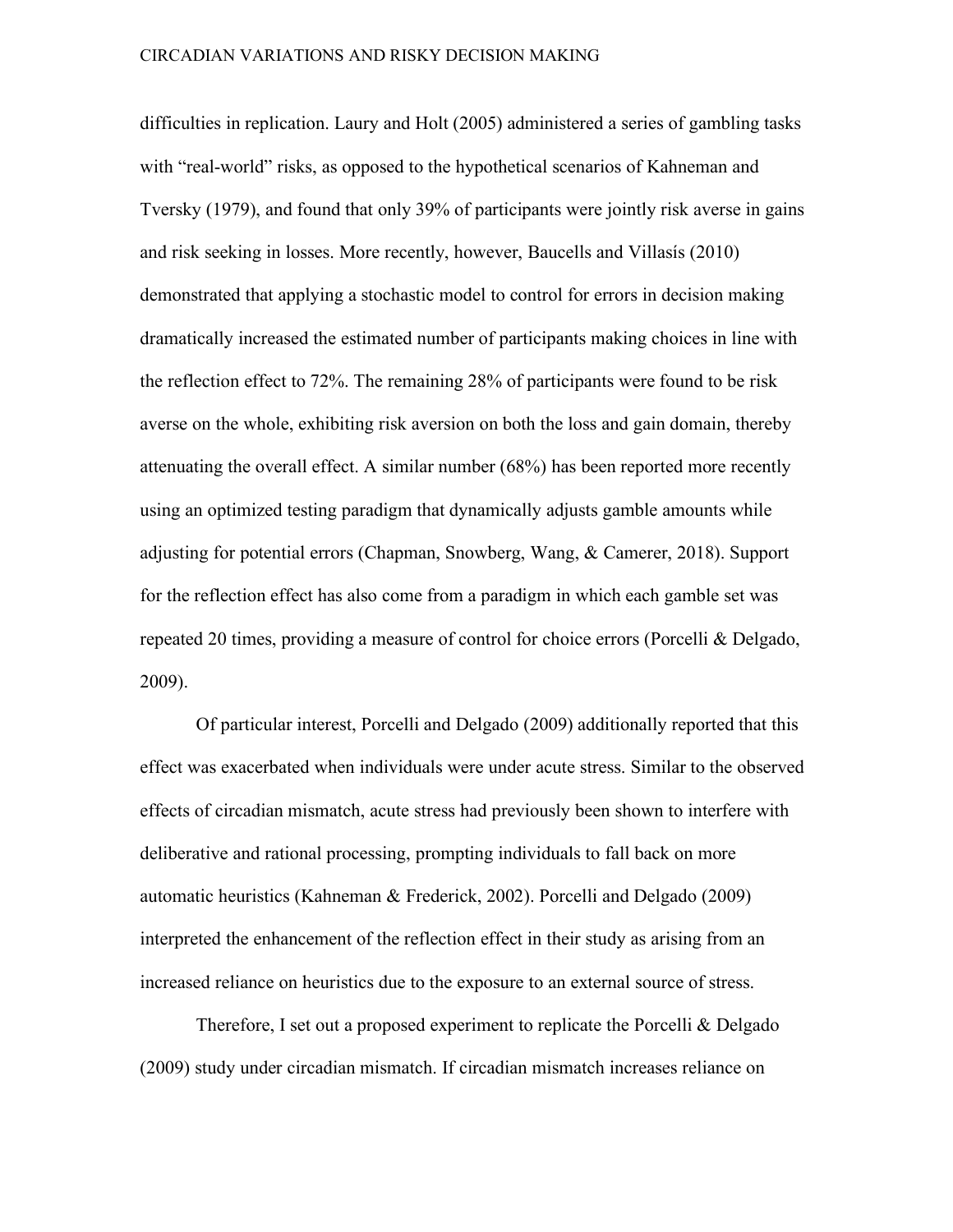automatic decision heuristics under risk, we should therefore see a similar enhancement of the reflection effect in individuals who are circadian mismatched. Specifically, we predict that mismatched participants will exhibit a greater behavioral bias to gambles by being more risk averse when outcomes are in gains, and less risk averse when outcomes are in losses, as compared to circadian matched participants. This effect, if found, would suggest a greater susceptibility to biases during circadian mismatched times. Such a finding would have implications not only for professions that deal regularly with highrisk situations, such as financial traders or emergency first responders, but could also improve daily decision-making across the population by taking chronotype information into account.

#### **Proposed Method**

#### **Participants**

Based on the average sample size across previous studies measuring the effects of circadian mismatch (Bodenhausen, 1990; Dickinson et al., 2012; Kruglanski et al., 2008; May et al., 1998), an expected 90 participants will be required for the experimental session. As in previous studies, we intend to test circadian mismatching solely within extreme morning and extreme evening types. Given that approximately half of the population falls in-between extreme chronotypes (BaHammam, Almestehi, Albatli, & AlShaya, 2011), we plan to initially recruit double the target sample size. Additionally, Baucells and Villasís (2009) found that 28% of individuals within their sample were risk averse in both the gain and loss domain, suggesting that an additional recruitment of roughly 30% of the target sample should be performed to avoid attenuating the reflection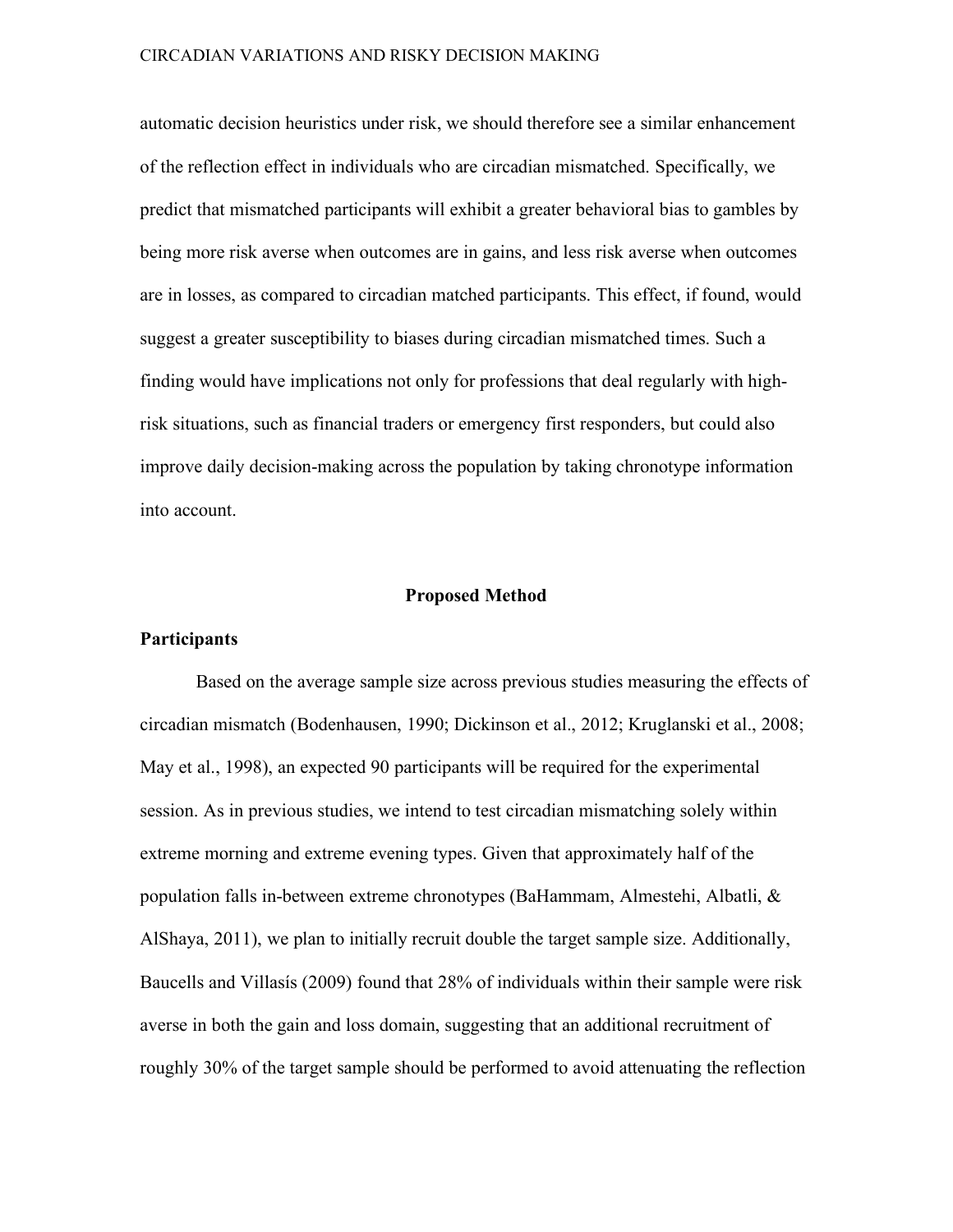effect. In light of these concerns, we aim to initially recruit 180 participants, so that the experimental session includes approximately 45 participants within each condition. Participants are required to be above the age of 18 years, and will be predominantly recruited from an undergraduate and postgraduate student population within the local college community. Recruitment of participants will be directed through the Psychology department as extra credit for those students enrolled in Psychology courses. Moreover, emails will be sent to the entire student body across the university, and flyers will be posted in popular locations both on campus and in surrounding towns. Compensation will be a fixed amount of \$5 U.S. dollars, or course credit in the case of psychology undergraduate students. Since participants will be asked to play a series of financial gambles with real monetary incentives, all participants will be endowed with an additional amount of \$36 dollars for gambling purpose. Based on performance, participants may earn additional money beyond the endowed amount of \$36, or they may lose all or a part of the endowed amount. One randomly selected trial from the three experimental blocks will be fulfilled. The maximum amount a participants can lose is the entirety of the endowed amount, and not more.

#### **Materials**

 **The Reduced Morningness-Eveningness Questionnaire.** Chronotype will be assessed using a reduced version of the Morningness-Eveningness Questionnaire (MEQr; Adan & Almirall, 1991). The MEQr contains 5 self-report questions which evaluate sleep habits, feelings of subjective alertness, and the participant's own understanding of what chronotype they may be. A sample question from the MEQr is: "At what time of the day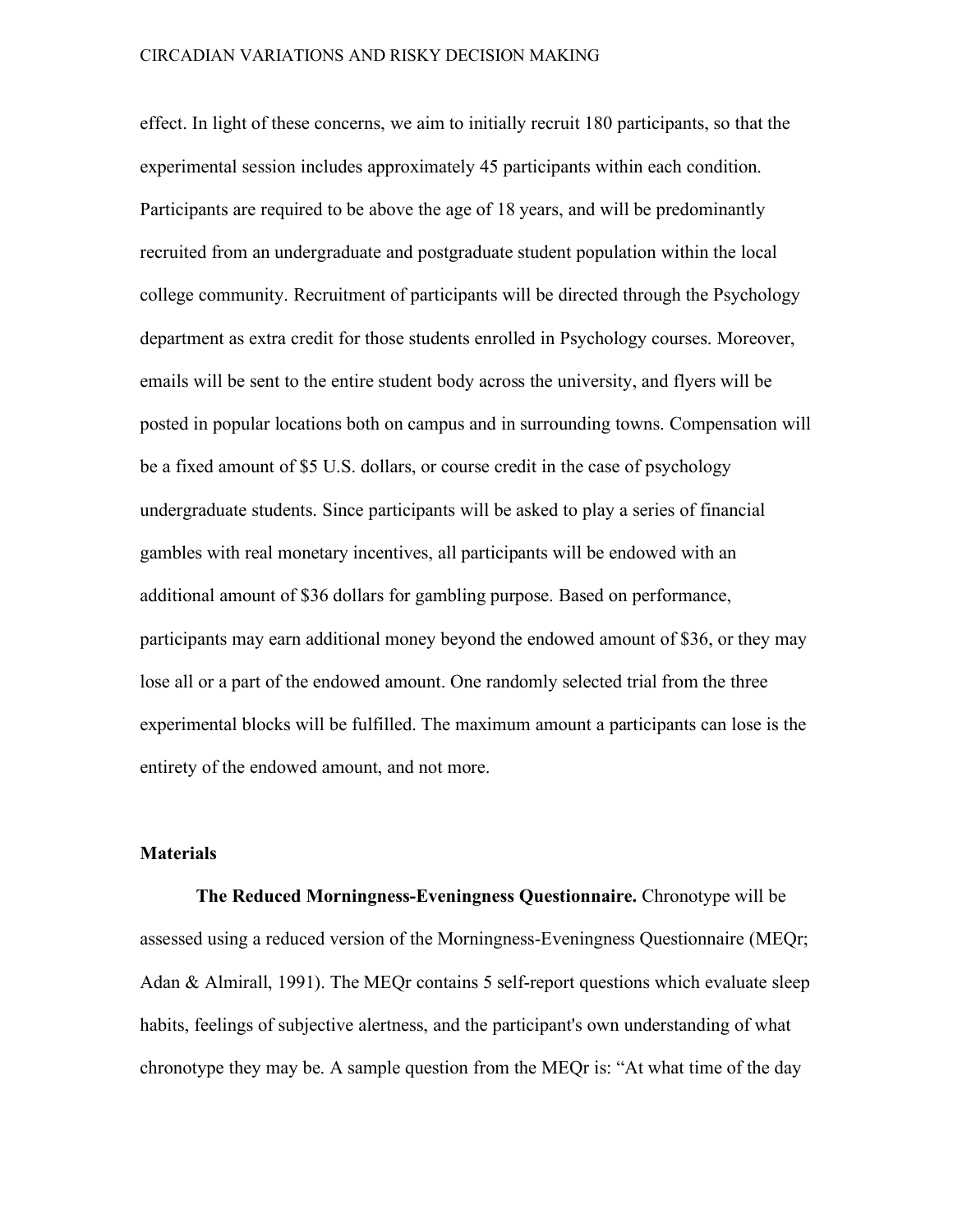do you think you reach your 'feeling best' peak?"(see Appendix A for the full scale). The scoring ranges from 4-7 for extreme evening types, and 22-25 for extreme morning types. The Spearman correlation coefficient for the MEQr and the original MEQ is highly significant  $(r=0.898, p \le 0.00001)$ , supporting the idea that the MEQr efficiently measures chronotypes.

 **Risky Decision Making Task.** The reflection effect will be measured using a gambling task that has been modelled after Porcelli and Delgado (2009). This computerized gambling task serves as a straightforward and robust measure of the reflection effect. This design consists of two sets of gambles, presented in either a loss or gain domain: a 80% chance to lose/gain \$0.75, or a 20% chance to lose/gain \$3.00. The second set of gambles is a 60% chance to lose/gain \$1.00, or a 40% chance to lose/gain \$1.50. All prospects within each gamble are with respect to gaining or losing \$0, and the two gambles in each set are equal in expected value. There are two experimental blocks, one for the gain domain and one for the loss domain, therefore each domain contains two sets of gambles. The timing of the presentation of stimuli is shown in Figure 1. Prospects associated with a lower probability are considered the risky option, whereas prospects with a higher probability are considered the conservative option. There are a total of 80 trials in this design, 40 are within each block domain, therefore each set within a specific domain is repeated 20 times. The repetition of each gamble set within a specific domain is likely to reduce noise and therefore may effectively capture a preference, whilst reducing potential errors. On the other hand, the repetition may lead to concerns regarding practice effects. Since feedback of the gamble is provided to participants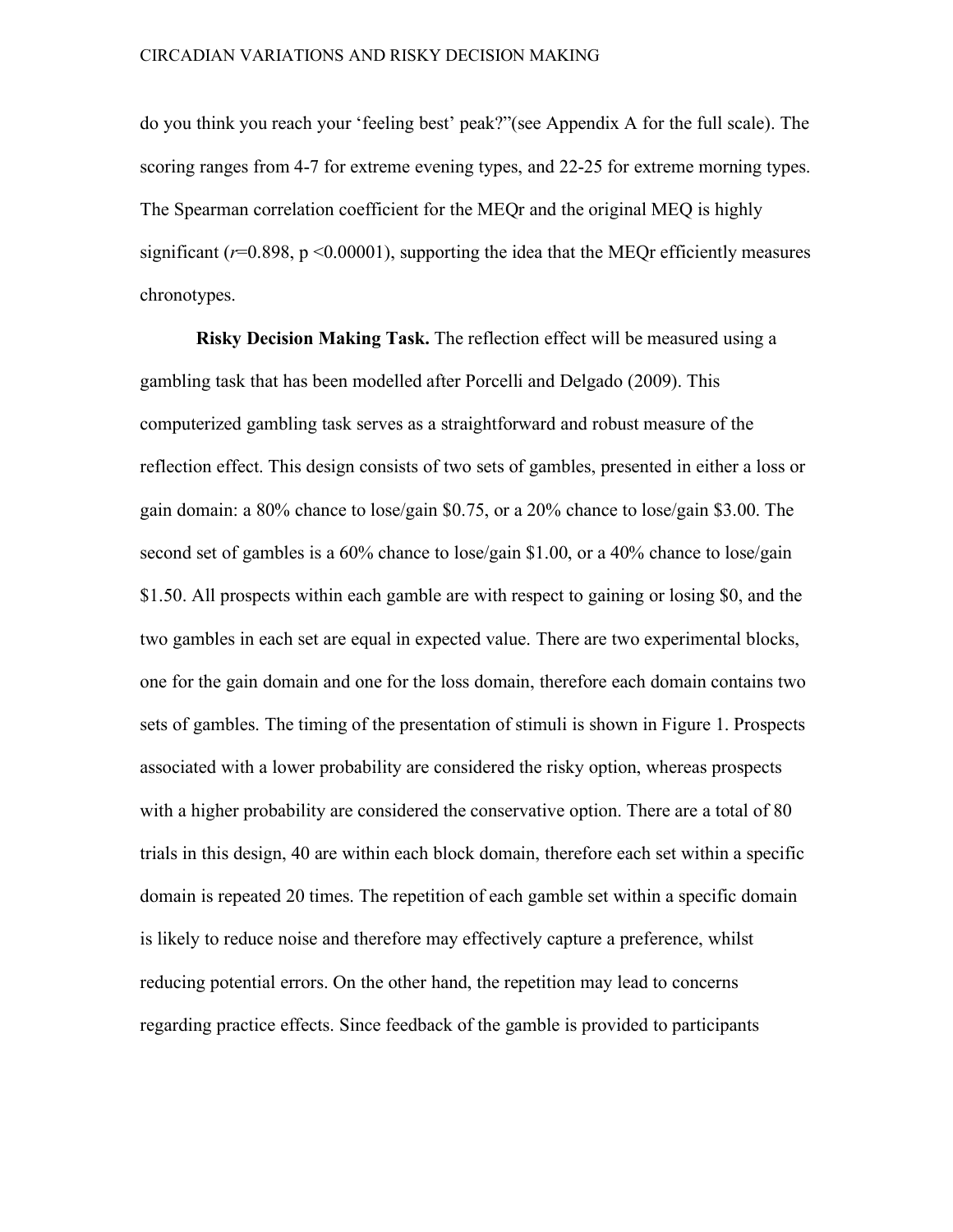almost immediately, and the study includes real monetary incentives, we predict practice effects will be diminished.



*Figure 1.* Illustration of the Financial Decision Making Task. Reprinted from Porcelli & Delgado (2009),

Data of both sets within a single domain are to be collapsed for the purpose of analysis; the occurrence of two separate sets within a domain is to increase the variety of choice. This computer task will be executed on a Microsoft Desktop that will be stationed inside the laboratory, all sensory-motor aspects of the task and the laboratory will be controlled for across all domains and conditions.

 **Dynamically Optimized Sequential Experimentation (DOSE).** Because previous research suggests that approximately one-third of individuals are risk averse in both gain and loss domains, a further experimental test is necessary to provide an independent criterion for excluding purely risk-averse participants. The DOSE will be used to estimate each individual's risk aversion parameter (denoted by  $\rho$ ), separately for the loss and gain domains. The DOSE is fast, less noisy and at least twice as accurate as any other measure of risk aversion (Chapman, et al. 2018). It estimates a ⍴ parameter by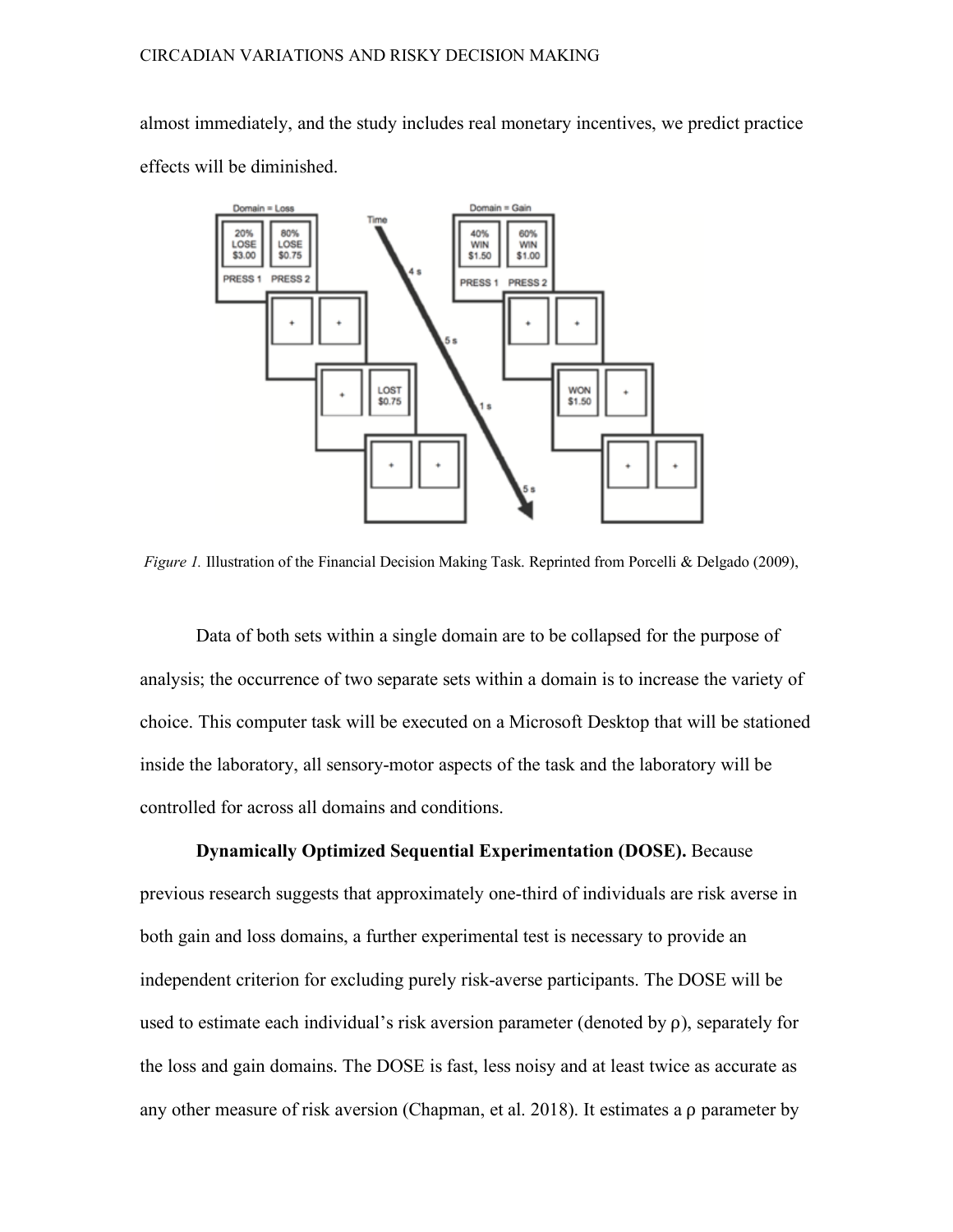selecting and providing participants with personalized and optimal choice sequences using a Bayesian updating procedure. The rapid computation of the Bayesian update continually adjusts the participant's preference parameter, and subsequently provides the next question that is best suited to each participant, maximizing the information collected. The DOSE also takes into consideration that participants make occasional errors, as well as identifies individuals who are not actively paying attention to the tasks. To adequately estimate  $\rho$  for the gain and loss domains separately, the DOSE utilizes a variant of the original utility function of the prospect theory by Kahneman & Tversky (1979, shown in Equation 1).

$$
u(x, \rho_i^+, \rho_i^-, \lambda_i) = \begin{cases} u(x) = x^{\rho_i^+} & \text{for } x \ge 0\\ u(x) = -\lambda_i (-x)^{\rho_i^-} & \text{for } x \le 0 \end{cases}
$$
 (1)

The DOSE can therefore provide estimates of  $\rho$  in a loss domain  $(\rho^-)$  and gain domain  $(\rho^+)$  separately, even without the existence of a separate loss domain. Whereas the estimates of  $\rho$  in the gain domain are by far the most accurate, with a Spearman correlation of 0.73 with the true risk parameter, estimates of  $\rho$  in the loss domain yield noisier results, exhibiting a Spearman correlation of 0.51. Though this number is relatively small, the DOSE still stands to be the most accurate estimation of  $\rho$  parameters thus far. Therefore, the 20 personalize questions selected by the DOSE will constitute the third block of this experimental study. The questions are conjointly sampled from Sokkol- Hessner et al. (2009) and Frydman, Camerer, Bossaerts, and Rangel (2011). Each gamble is a choice between a sure amount or a gamble with 50/50 probability. For example, participants may select a gamble with a 50% chance to win \$9.00 or a 50% chance to lose \$8.25, or instead accept a sure amount of \$0 (see Appendix B for sample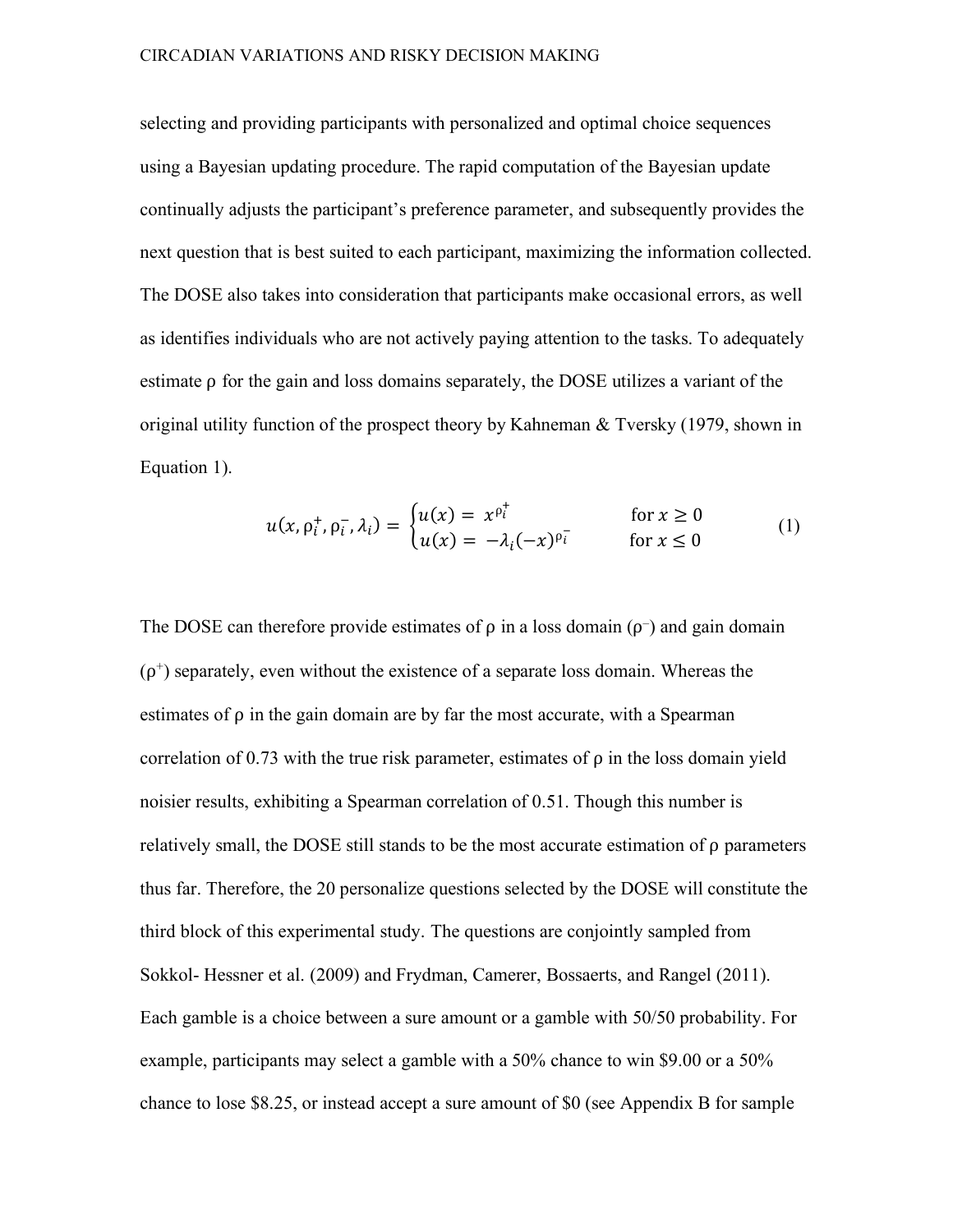screenshot of gamble). Feedback on gambles will be provided immediately after a choice is selected, and one random trial will be selected and fulfilled from this block. Based on the participants response, DOSE dynamically updates the parameter and selects the next question to thereby maximize information collected on an individual level.

 **Basic Sleep Survey.** In order to control for confounding variables such as total sleep deprivation (TSD), a basic paper and pencil sleep survey will be administered following the DOSE. This survey includes 5 mixed format questions regarding sleep habits, such as "How many hours of sleep did you receive last night?" (see Appendix B for complete survey). The purpose of this survey is to identify participants that have received non-sufficient sleep the night before the experiment, as well as to identify sleep medication use that may confound results. Both behavioral and neural evidence has shown that individuals who are sleep-deprived exhibit a greater expectation of gains, and a simultaneous diminished response to losses (Venkatraman et al., 2007). Additionally, information regarding the current use of sleep medications that impact circadian rhythms is collected so that those individuals who are currently prescribed or have taken a sleep medication may be excluded from analysis due to the effects on circadian rhythms.

#### **Procedure**

The experiment will employ a 2 x 2 mixed design, with circadian matching (matched/mismatched) as a between-subjects factor and domain (loss/gain) as a withinsubjects factor. In the Match group, extreme morning (evening) participants will be recruited and asked to participate in the laboratory session at 9 am (8 pm), whereas participants in the Mismatch group will be asked to come in at the opposite time. The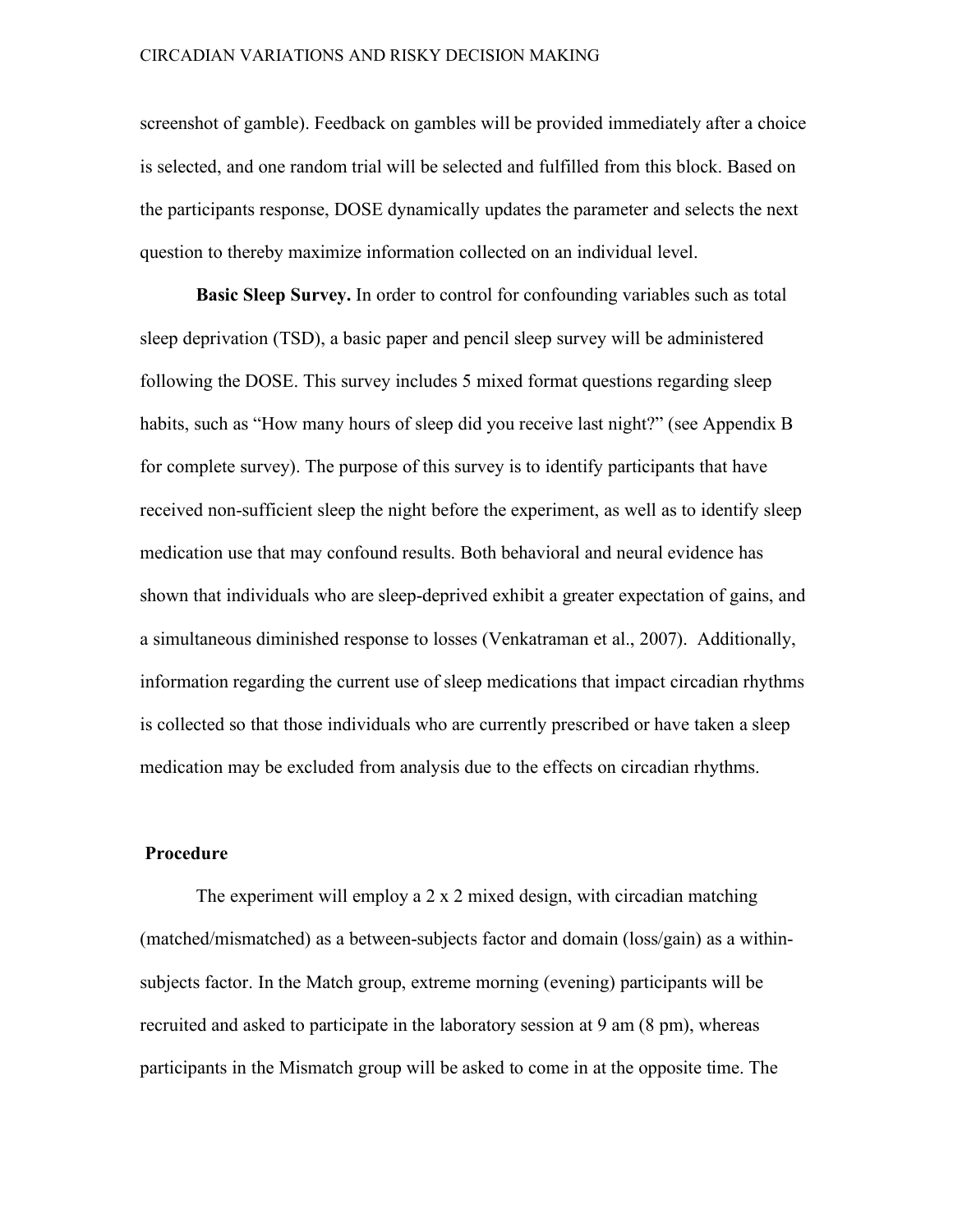measurement of interest will be the degree to which Mismatched participants show greater risk-averse choice behavior in the gain domain and risk-seeking in the loss domain, relative to the Matched group.

At the time of recruitment, participants will be asked to fill out an electronic version of the MEQr; they will be informed that their results on this questionnaire will determine whether they are eligible to participate in the experimental session of this study. This version of the MEQr will be created using 'Survey Monkey', and will simply be the digitized replication of the questionnaire. Participants will be asked to complete it and await further instructions. After determining extreme morning and evening types, and randomly assigning participants into either a morning or evening condition, those eligible individuals will be informed accordingly. They will be contacted and asked to come into the laboratory during a fixed session time. The morning session will be scheduled for 9 a.m., whereas the evening session will be held at 8 p.m.. Participants will be advised to get a minimum of 6 hours of sleep the night prior to the experiment. Upon reaching the laboratory, participants will be asked to complete the consent form, following which instructions for the computer gambling tasks will be given. Participants will be endowed with an additional \$36 U.S. dollars and informed that they may use this money to gamble. They will be instructed to treat each gamble as if it's the only one, and that at the end of the experiment one trial from each of the three blocks will be randomly selected and fulfilled. Therefore, the \$36 may be increased or decreased depending on their performance on any of those random gambles. Upon completing the gambling tasks, participants will be requested to fill out the basic sleep survey, and then will be debriefed and thanked.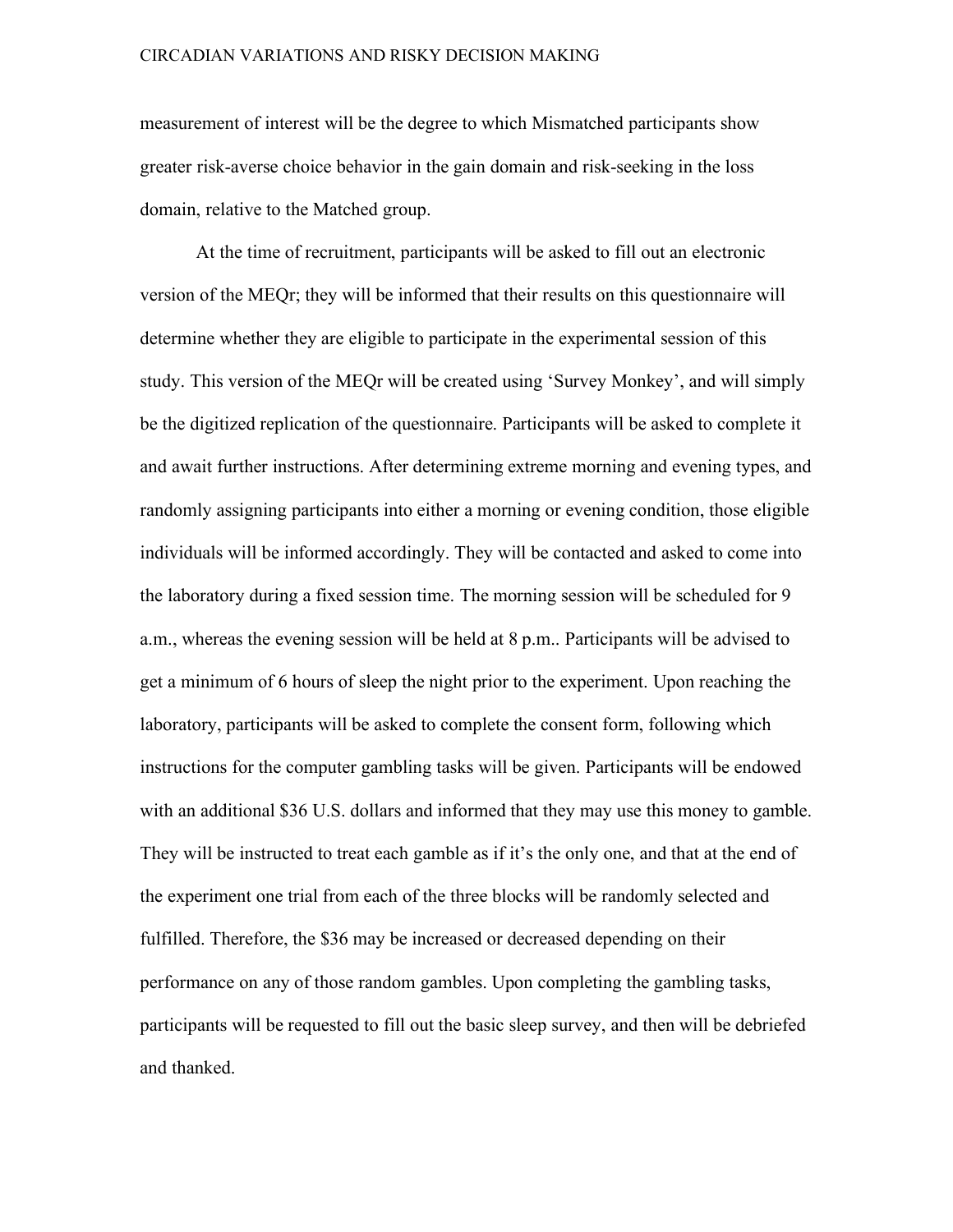#### **Ethics**

 This study tests risky decision making on a series of financial gambles, the results of which involve the prospect of gaining or losing money on an endowed amount of \$36 dollars. All participants, however, will be equally compensated with a fixed sum of \$5 dollars, or course credit, awarded at the time of completion regardless of their performance on the gambles. The participants are all to be above the age of consent and will be informed in detail about what the experiment entails prior to providing their consent to participant. Participants will be allowed to opt out and discontinue their participation in the experiment at any time, and most importantly they will be informed of that fact before the start of the computer gambling task. All data will be anonymous, distinct subject codes will be anonymized and kept secured in a separate location. Because this study involves no form of deception, collects no sensitive information and does not involve a protected group of participants, we conclude that this study is below the level of minimal risk. The benefits of this study on the other hand, far outweigh the minimal risk involved. If the results are found to be significant, this study would provide critical insight into the realm of decision making by providing strong markers to suggest an optimal time to engage in risky decision making. The benefits of this would go above and beyond the scientific knowledge of such a relationship, as it could positively impact the society at large if implemented into daily decision making. The results could educate individuals, and thereby, potentially prevent them from making suboptimal and biased decisions, especially in matters entailing risks.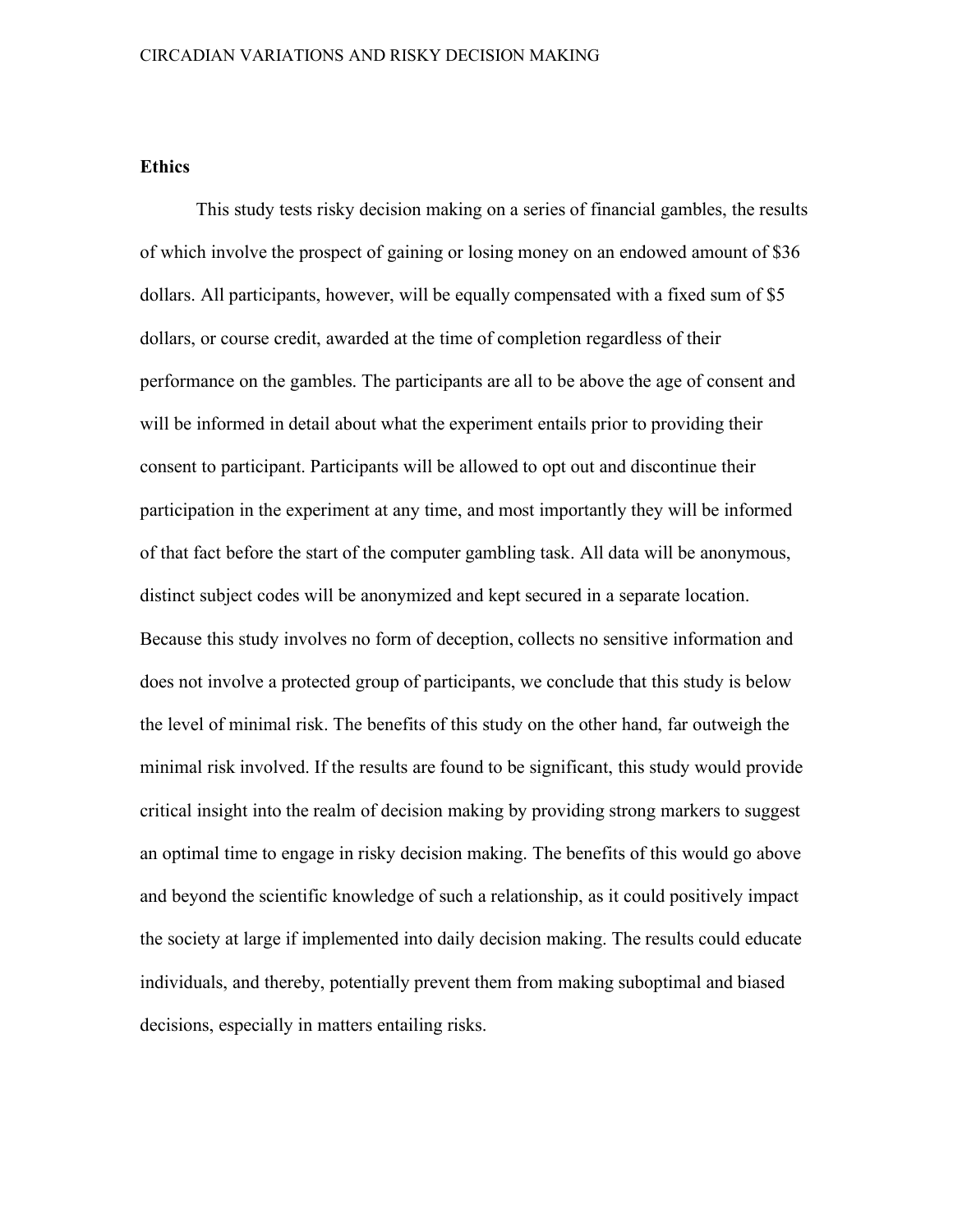#### **Predicted Results**

The targeted sample size for data collection will be 90 participants, corresponding to approximately 45 participants per group. Additional criteria for exclusion include sleep deprivation (< 6 hours of sleep), use of sleep medication, and purely risk-averse decision making, as these factors have previously been shown to influence circadian rhythms and/or risky choices (Baucells et al., 2010; Dinges et al., 1997; Harrison & Horne, 2000; Venkatraman et al., 2007). A majority of participants should have received a minimum of 6 hours of sleep the night prior to the experiment. Participants currently taking sleep medication will be excluded from analysis due to the known effects of these medications on circadian rhythms (Sack, Lewy, & Hughes, 2009). To identify individuals who are purely risk-averse, I will rely on the ⍴ parameters provided by the DOSE estimation. An individual who is risk averse across both domains will have a gain domain risk aversion parameter  $(\rho^+)$  that is higher than their loss domain risk aversion parameter  $(\rho^+)$ . Therefore, all participants that exhibit:

 $\rho^+$  -  $\rho$  > 0, will be considered purely risk-averse and will be excluded from the analysis.

The dependent variable in this experiment is the decision strategy chosen, whether that is "risky" in the case of risk-seeking choices, or "conservative" in the case of riskaverse choices. To distinguish "risky" versus "conservative" decision strategies, the percentage of risky decisions in each domain will be calculated. The two sets of gambles within each domain will be collapsed for statistical analysis. There are two predictor variables in this study, both of which are categorical variables with two levels: domain (gain versus loss) and circadian matching (matched versus mismatched). A mixed-design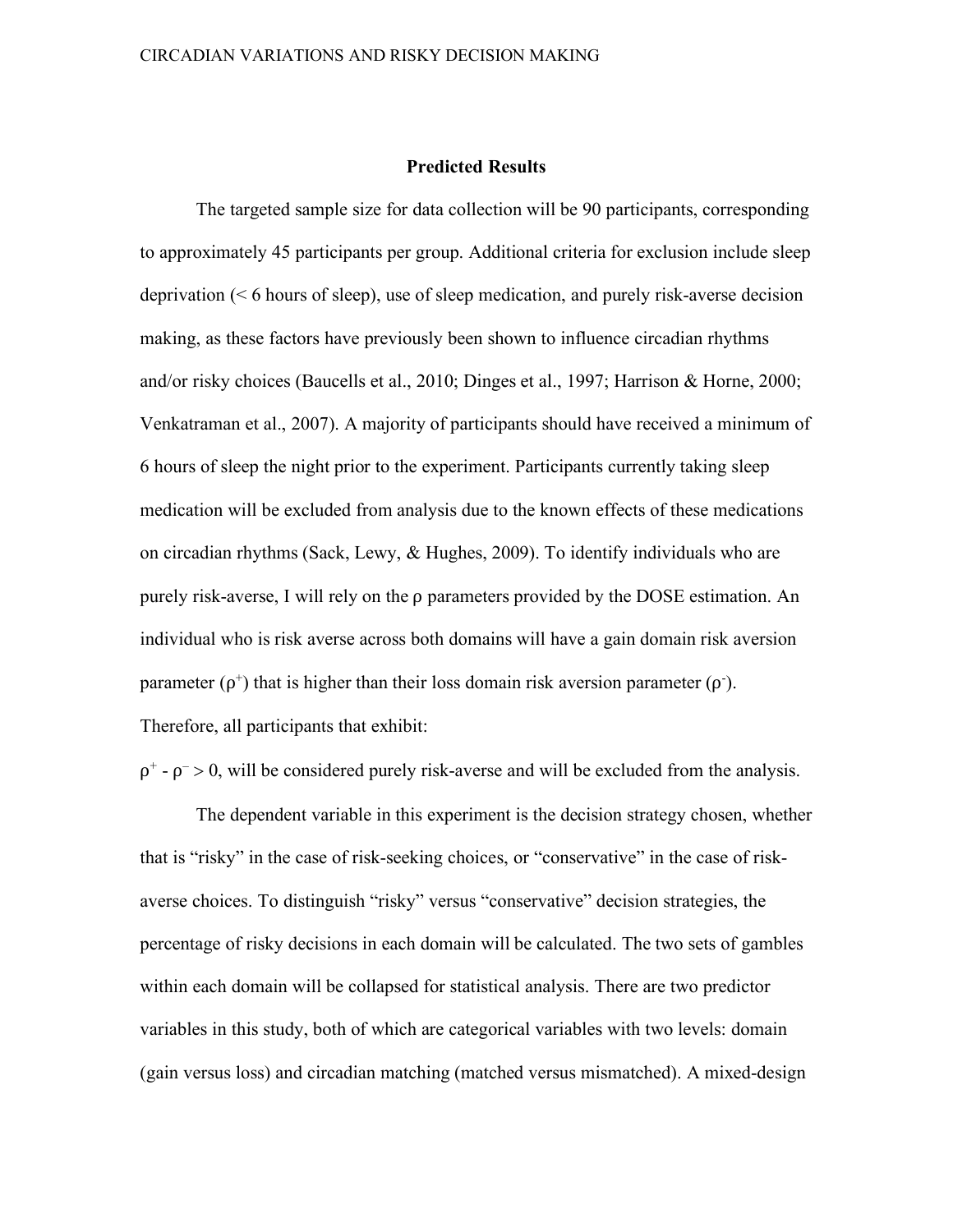ANCOVA will be administered to determine whether there exists an interaction of circadian matching and gamble domain on the decision strategy chosen. For this analysis, gamble domain serves as a within-subject factor, and circadian matching is a betweensubject factor. The number of hours of sleep, collected through the basic sleep survey, will be included as a covariate in the analysis. In line with the reflection effect, the results should show a main effect of domain type on decision strategy, such that there is a significant decrease in the percentage of risky decisions in the gain domain, as compared to the loss domain which should show a significant increase in percentage of risky decisions. Furthermore, in agreement with my hypothesis, I predict the results will show a significant interaction between circadian matching and gamble domain on decision strategy chosen, such that circadian mismatched participants in the gain domain will show a significantly decreased percentage of risky choices selected as compared to circadian matched. Moreover, circadian mismatched participants in the loss domain will show a significantly increased percentage of risky gambles chosen as compared to circadian matched participants (Figure 2).



*Figure* 2: Predicted proportion of participants' risky and conservative strategy choices as a function of domain (loss or gain domain) and condition (circadian matched vs. circadian mismatched). Although analyses were conducted only on risky choices, data on both risky and conservative choices are presented for completeness.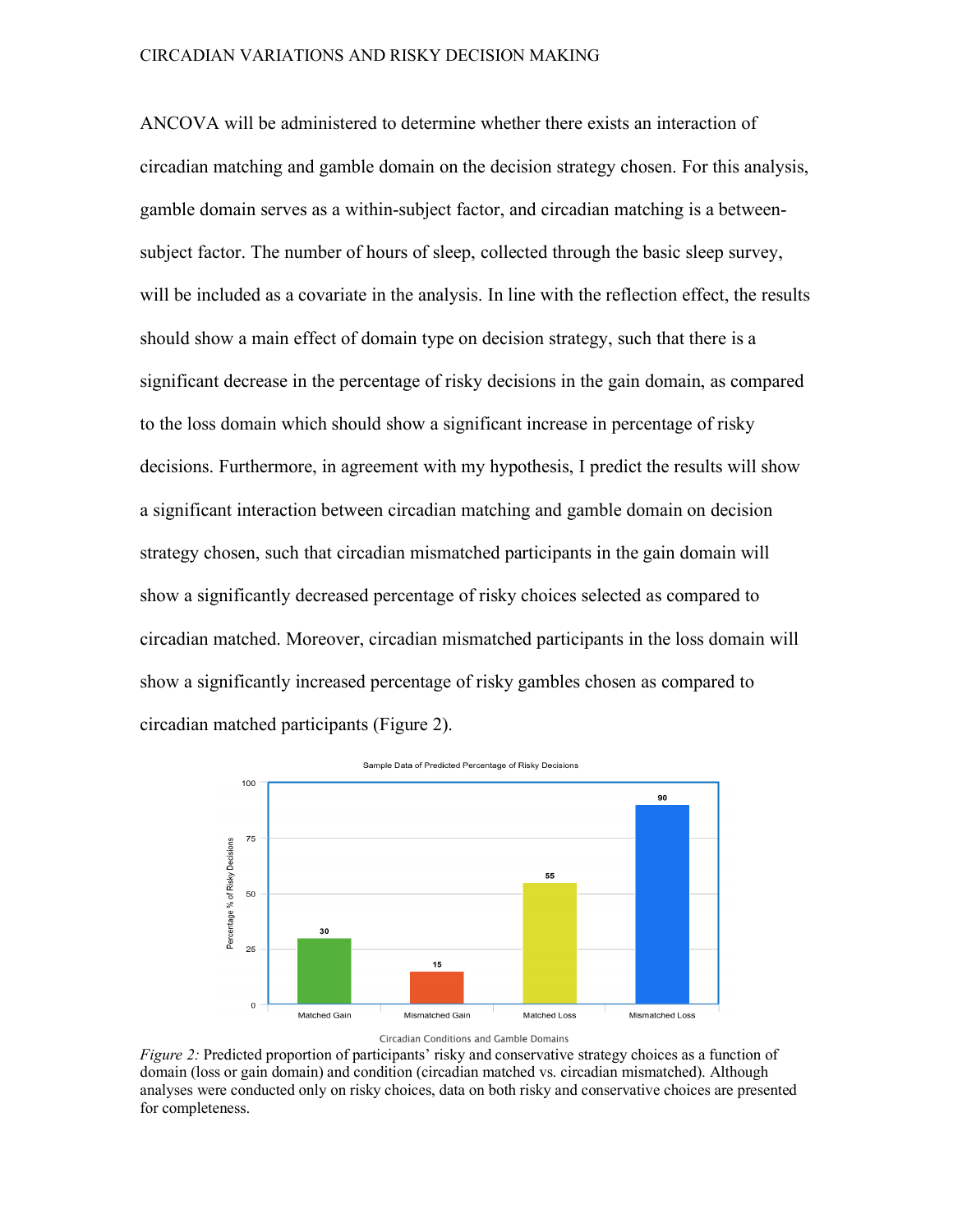#### **Conclusion**

Because risk is a common component of real-world choices, it is important to understand how behavioral biases can produce suboptimal decision making in risky scenarios. Although deviations from "rational" choice under risk have been observed for over 30 years, there is growing awareness that risky decision making can be influenced by state-dependent changes such as sleep deprivation (Venkatraman et al., 2007) and acute stress (Porcelli & Delgado, 2009). The proposed study would further add to our understanding of these dynamics by fleshing out the relationship between decision making and time of day. Specifically, we predict that circadian mismatching will be associated with increases in the reflection effect, driving participants to become more risk-averse in the gain domain while seeking risk under losses. Supporting this basic idea, previous research has reported that participants show riskier asset allocations under circadian mismatching, which is not simply due to greater noise in the decision process (Castillo et al., 2017).

However, it is important to note several limitations of the current study. First of all, the basic replicability of the reflection effect has itself been a topic of debate in the economic literature (Laury & Holt, 2005). To alleviate these difficulties, we recommend the incorporation of loss only gambles in the DOSE. The efficiency and accuracy of the DOSE may be able to finally resolve previous difficulties in finding the reflection effect due to the high number of errors associated with such gambling tasks (Baucells et al., 2010). It is also imperative to further explore the effects of circadian mismatch on a wide number of other behavioral biases, such as the representativeness heuristic (Kahneman  $\&$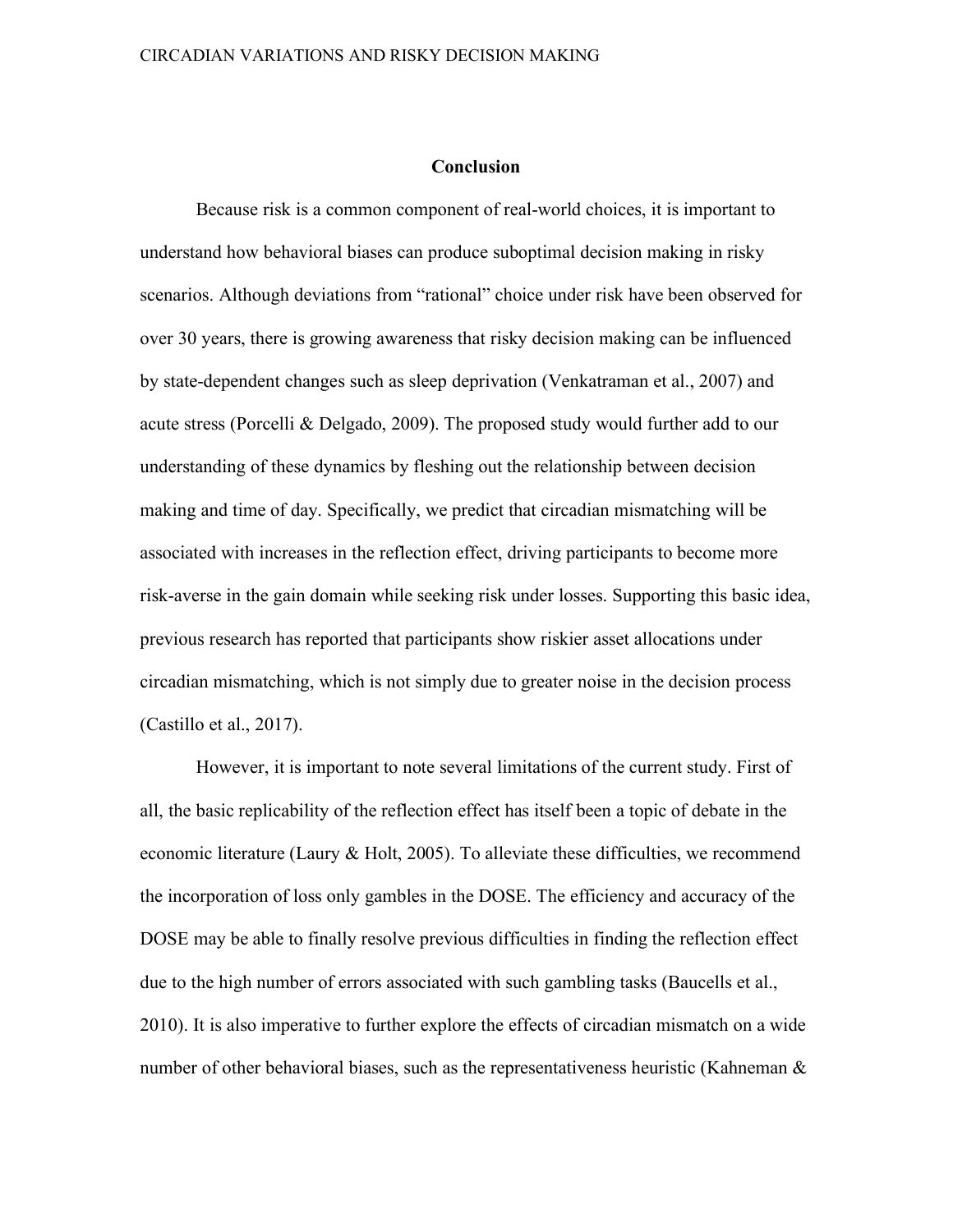Tverksy, 1972), availability heuristic (Gilovich et al., 2002), and the framing effect (Kahneman and Tversky, 1979). In particular, examining the effects of circadian mismatching on the framing effect is critical as it may inform individuals to be more cognizant of advertisement and political strategies that play on word choice to increase sales or voter traction.

There also exists a need in the literature to address all types of chronotypes. Experimental studies examining circadian mismatch have overwhelmingly focused only on extreme morning and extreme evening chronotypes. Yet approximately half of the population is estimated to be of intermediate chronotype, raising the question of whether this study, along with the larger body of work on circadian mismatching is truly generalizable. The proposed results of this paper may also raise questions regarding the association between chronotypes and social constructs of time. For example, evening chronotypes may exhibit better proficiency at cognitive tasks during their suboptimal time due to the normal structure of a working day, or a school day, that is designed to run during the morning and afternoon times. Therefore, these individuals may be better at functioning during those times because they have adapted to social norms and structures. Alternatively, social constructs underlying the working day may reflect unexplored cognitive advantages associated with adopting a morning chronotype schedule, irrespective of actual chronotype. Consistent with this idea, a recent study found that earlier timing of sleep and wakefulness, rather than total sleep time or morning tendency, correlated with higher academic performance in college students (Eliasson, Lettieri, & Eliasson, 2010). Therefore, the proposed results may provide a stepping stone towards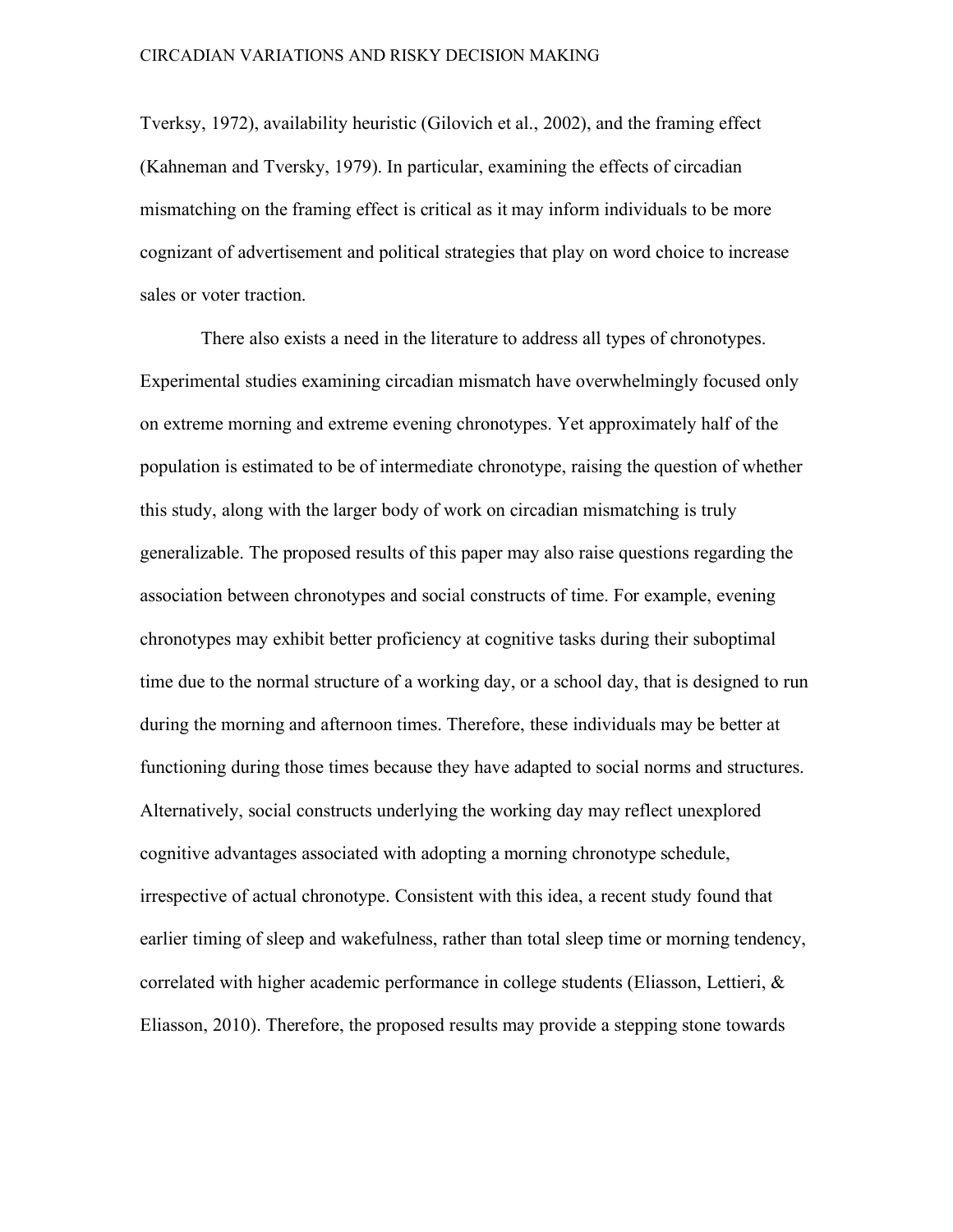discovering the nuances of circadian variation and how they may affect each unique individual's functioning.

Lastly, the results of this study are not limited to monetary decision making. If this effect is found to be true it can be predictive of risky decision making across numerous domains. Research shows that financial risky decision making is not necessarily constricted to matters of money but can actually determine how we make decisions when it comes to matters of survival such as food and water (Levy & Glimcher, 2011). It can therefore be generalized to other decisions entailing risks. Thus, this paper could shed light on whether there exists a more optimal time of day wherein individuals should make decisions for important aspects in their life, and avoid or delay making decisions during other suboptimal times to reduce susceptibility to behavioral biases.

Determining whether the time of day can have an effect on how we make risky decisions is of great importance due to the consequences that may result from these cognitive biases. In the financial world, traders and analysts tend to work long hours, often operating into the early hours of the morning or the late hours at night. If these individuals are operating during their circadian mismatched times, they may be behaving more conservatively when given the choice between two positive assets, thereby foregoing a potentially higher return. On the other hand, when dealing with a perceived loss scenario, they may make riskier decisions that entail substantially greater losses. This brings to mind the infamous "London Whale" trader who accrued a loss of \$6.2 billion for J.P. Morgan, due to his unprecedented risk seeking attitude in the faces of losses (Hurtado, 2016). Paramedics, policemen, and firefighters are also constantly confronted with high-risk situations that may entail a trade-off between losses. Often times these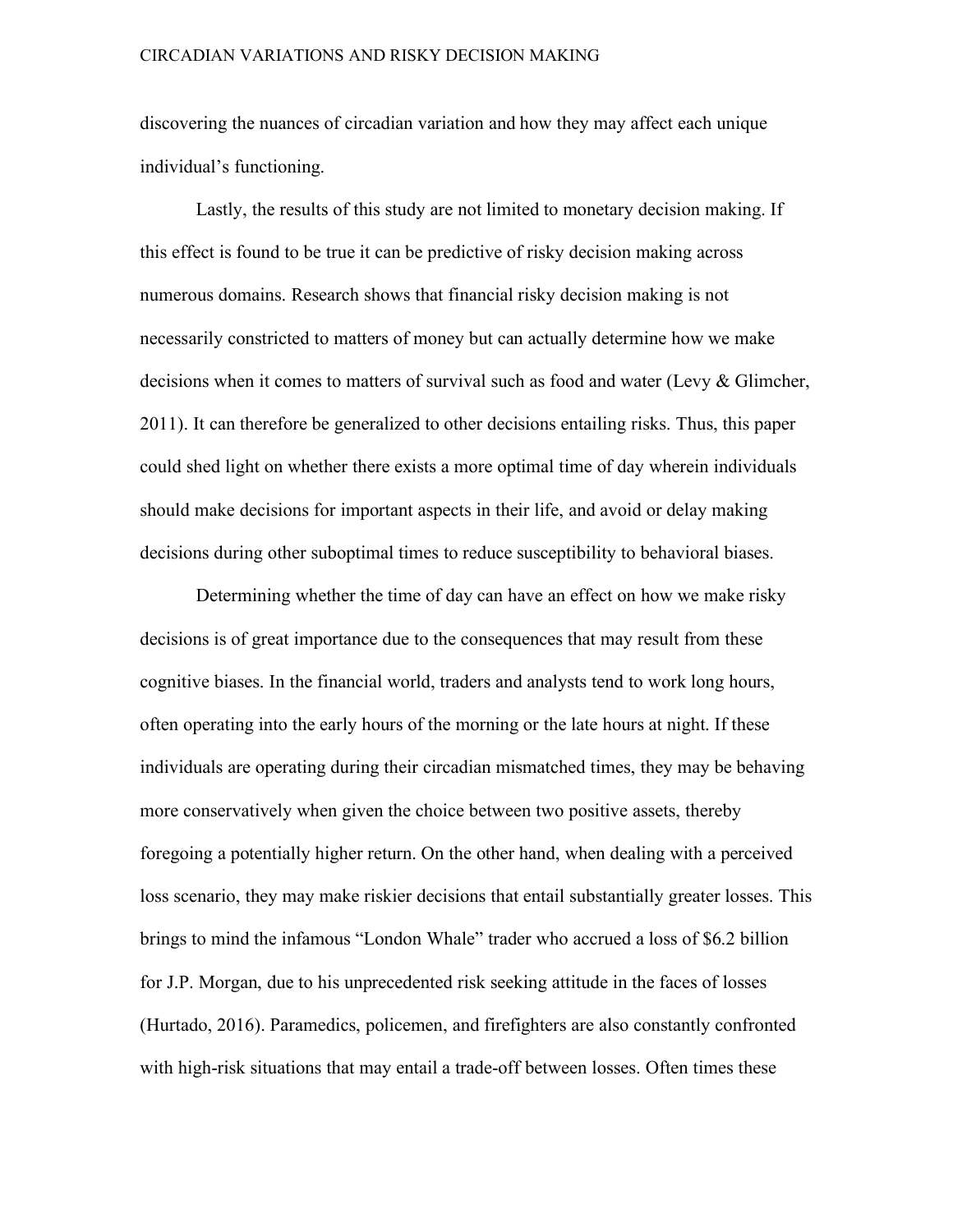decisions are made during odd times due to the nature of shift work. Results from this study would suggest that these individuals during their suboptimal time are significantly more susceptible to taking risks, with potentially life-or-death consequences.

Of course, most of us face risky decisions in one domain or another throughout our daily lives. Therefore, all of society will potentially benefit from any basic knowledge that we can apply to maximize our abilities, while keeping in mind our natural limitations. If this study points to the existence of a time of day where we are most susceptible to suboptimal decision making, we can use this information to subsequently work around our mismatched times, so we may function in the most optimal and efficient manner.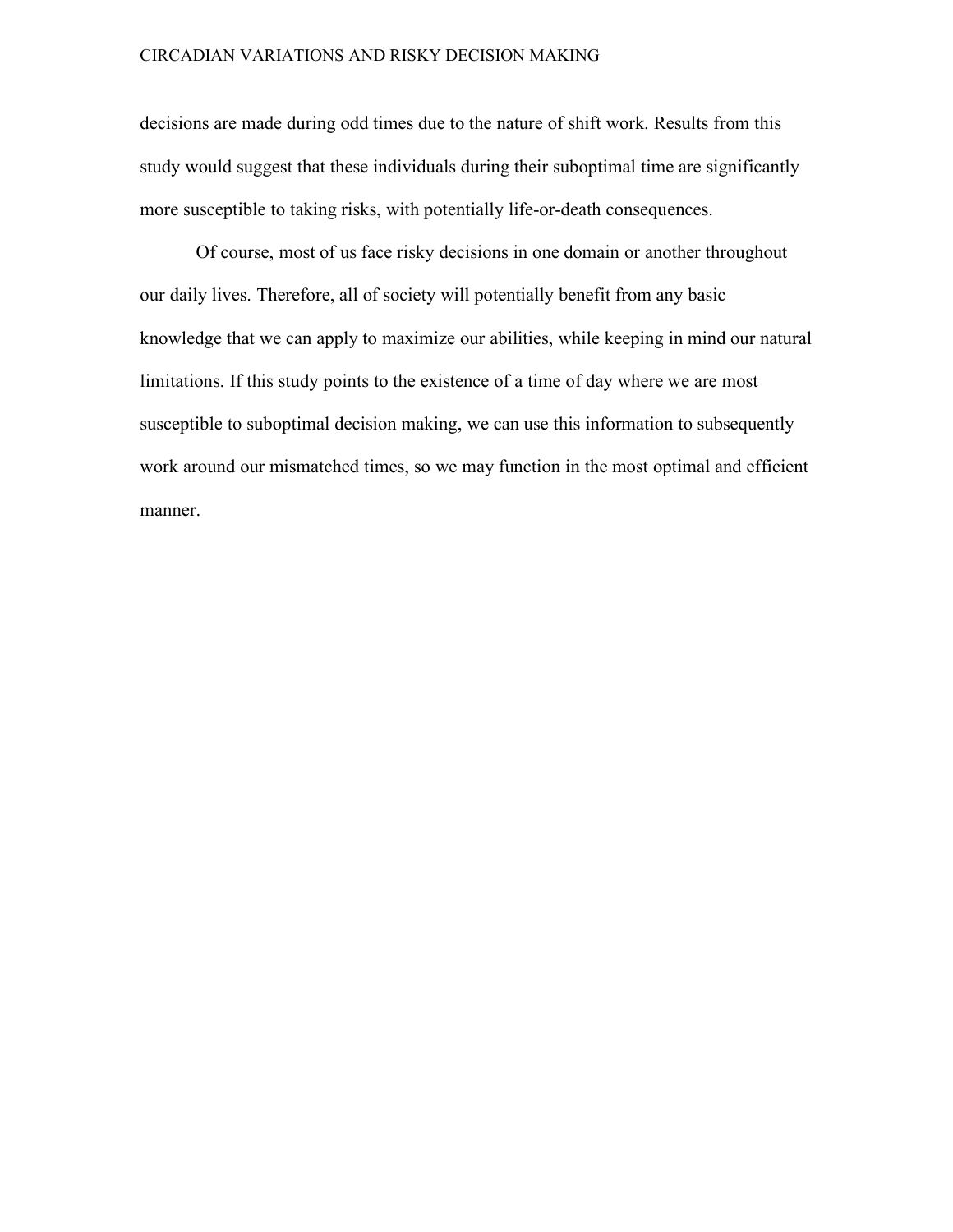#### **References**

- Adan, A., & Almirall, H. (1991). Horne & Östberg Morningness-Eveningness Questionnaire: A reduced scale. *Personal Individual Difference, 12*(3), 241-253. doi: 10.4103/0256-4947.78207
- BaHammam, A. S., Almestehi, W., Albatli, A., & AlShaya, S. (2011). Distribution of chronotypes in a large sample of young adult Saudis. *Annals of Saudi Medicine, 31*(2),183-186.
- Baucells, M., & Villasís, A. (2010). Stability of risk preferences and the reflection effect of prospect theory. *Springer, 68*, 193-211. doi:10.1007/s11238-009-9153-3
- Blake, M. J. F. (1967). Time of day effects on performance in a range of tasks. *Psychonomic Science, 9*, 349-350.
- Bodenhausen, G.V. (1990). Stereotypes as judgmental heuristics: Evidence of circadian variations in discrimination. Psychological Science, 1(5), 319-322.
- Budescu, D. V., & Weiss, W. (1987). Reflection of transitive and intransitive preferences: A test of prospect theory. *Organizational Behavior and Human Decision Processes, 39*(2), 184-202.
- Camerer, C. F. (1998). Prospect theory in the wild: Evidence from the field. *Unpublished Manuscript, California Institute of Technology, Pasadena, CA.*
- Castillo, M., Dickinson, D. L., & Petrie, R. (2017). Sleepiness, choice consistency, and risk preferences. *Theory and Decision, 82*(1), 41-73.
- Chapman, J., Snowberg, E., Wang, S., & Camerer, C. (2018). Loss Attitudes in the U.S. Population: Evidence from Dynamically Optimized Sequential Experimentation (DOSE). *Manuscript Submitted for Publication*.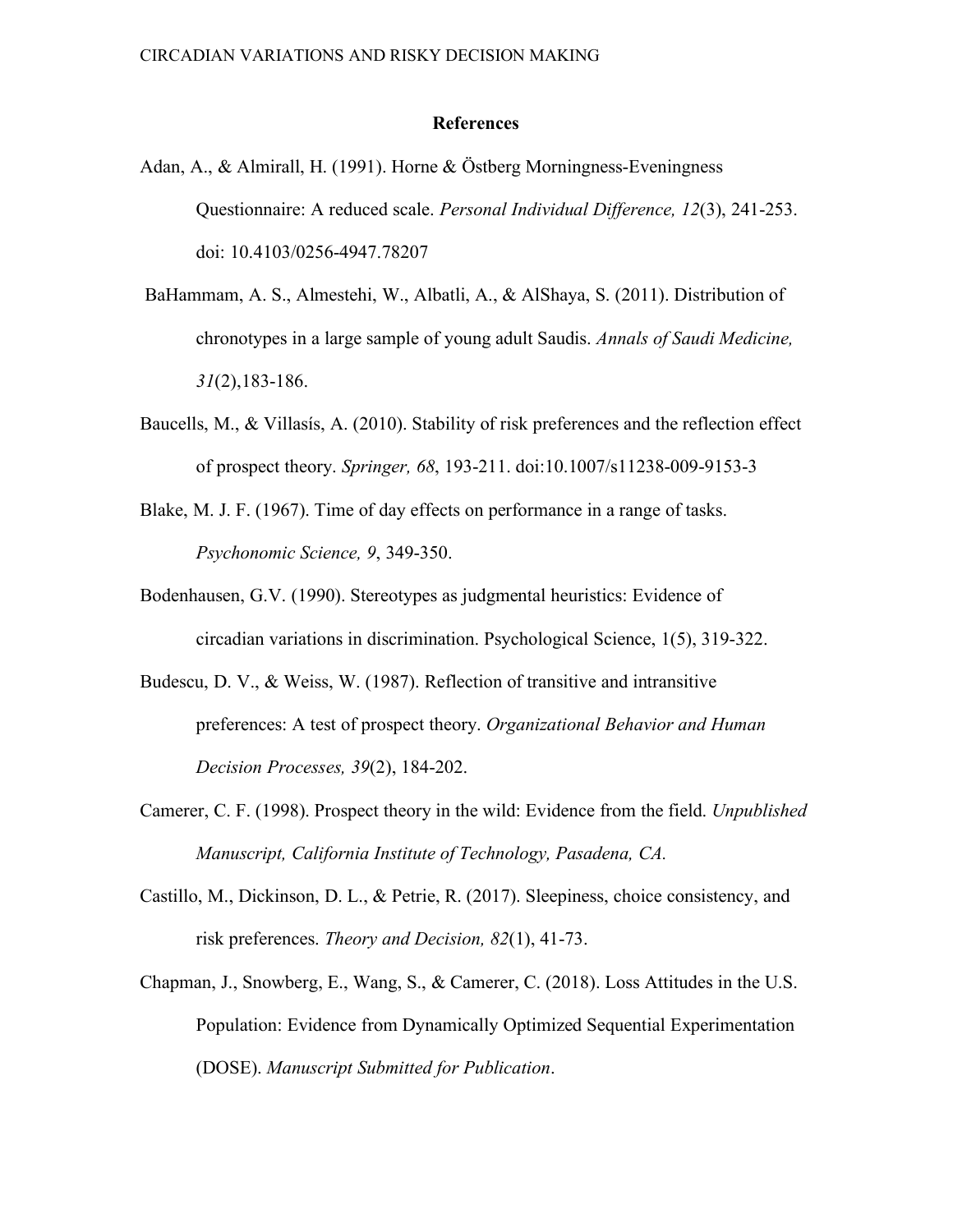- Chee, M. W., & Choo, W. C. (2004). Functional imaging of working memory after 24 hour of total sleep deprivation. *Neuroscience, 24*, 4560– 4567.
- Chuah, L. Y. M., Venkatraman, V., Dinges, D. F., & Chee, M. W (2006). The neural basis of interindividual variability in inhibitory efficiency after sleep deprivation. *Neuroscience, 26*, 7156–7162.
- De Martino, B., Kumaran, D., Seymour, B., & Dolan, R. J. (2009). Frames, biases, and rational decision-making in the human brain. *Science, 313*(5787), 684-687.
- Dickinson, D. L., & McElroy, T. (2012). Circadian effects on strategic reasoning. *Experimental Economics, 15*(3), 444-459.
- Dinges, D. F., Pack, F., Williams, K., Gillen, K. A., Powell, J. W., Ott, G. E., Aptowicz, C., & Pack, A. I. (1997). Cumulative sleepiness, mood disturbance, and psychomotor vigilance performance decrements during a week of sleep restricted to 4–5 hours per night. *Sleep, 20,* 267–277.
- Dongen, H. V., Dinges, D. F. (2000). Circadian rhythms in fatigue, alertness and performance. *Principles and Practice of Sleep Medicine, 3,* 391–399.
- Dorrian, J., McLean, B., Banks, S., & Loetscher, T. (2015). Morningness/eveningness and the synchrony effect for spatial attention. *Accident Analysis and Prevention, 99*(B), 401-405.
- Ehlers, C.L., Frank, E. & Kupfer, D.J. (1988). Social zeitgebers and biological rhythms. *Arch Gen Psychiatry, 45*, 948–952.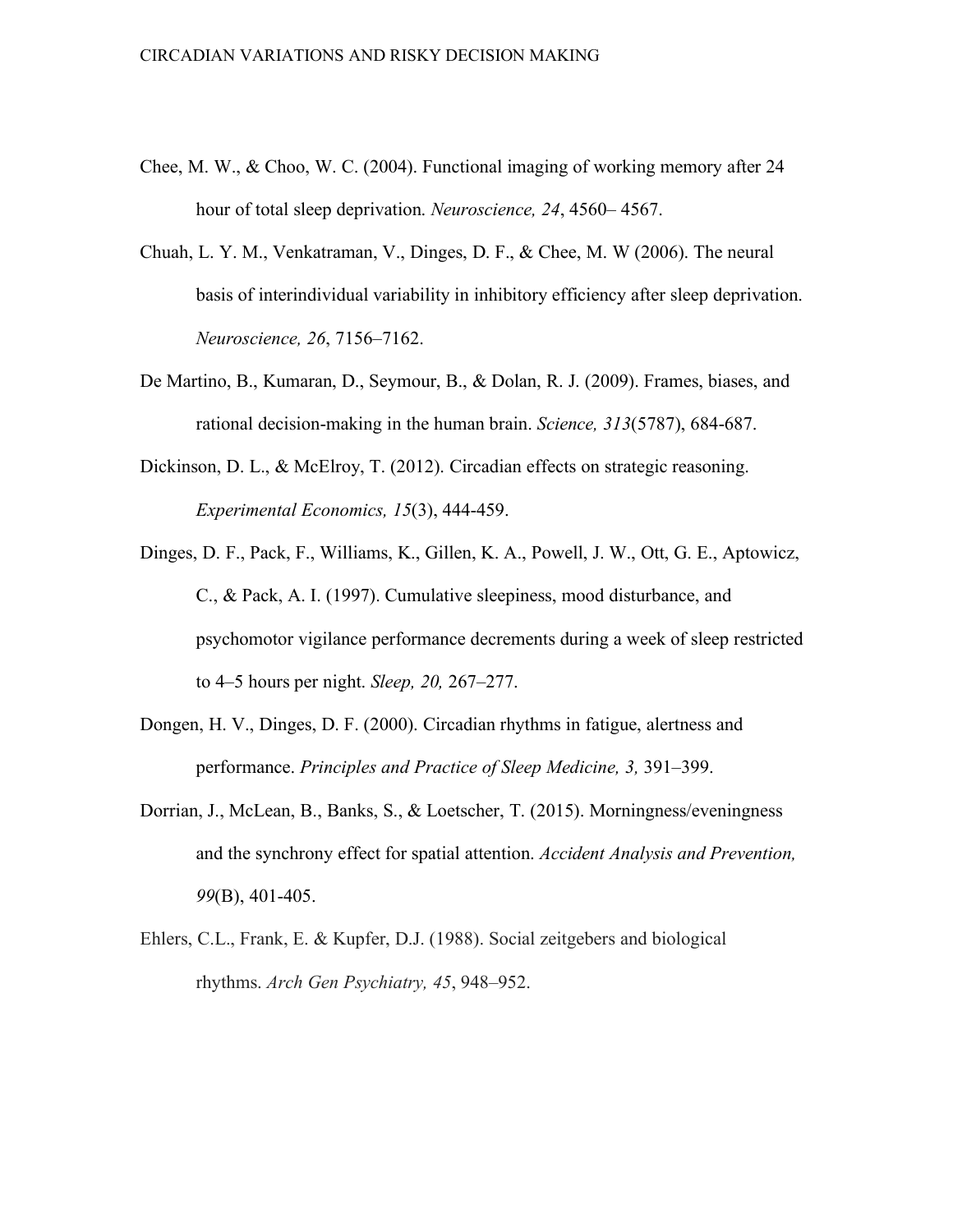- Eliasson, A. H., Lettieri, C. J., & Eliasson, A. H. (2010). Early to bed, early to rise! Sleep habits and academic performance in college students. *Sleep and Breathing*, *14*(1), 71-75.
- Frydman, C., Camerer, C., Bossaerts, P., & Rangel, A. (2011). MAOA-L Carriers are better at making optimal financial decisions under risk. *Proceedings of the Royal Society of London B: Biological Sciences, 278*(1714), 2053-2059.
- Harrison, Y., & Horne, J. A. (2000). The impact of sleep deprivation on decision making: a review. *Journal of Experimental Psychology: Applied*, 6, 236–249.
- Horne, J. A., & Östberg, O. (1976). A self-assessment questionnaire to determine morningness-eveningness in human circadian rhythms. International Journal of Chronobiology, 4, 97-110.
- Hurtado, P. (2016, Febuary 23). The London Whale. *Bloomberg.* Retrieved from https://www.bloomberg.com/news/articles/2018-12-13/a-billionaire-vanished-for-400-days-and-his-global-empire-boomed
- Gilovich, T., Griffin, D. W. & Kahneman, D. (2002). Heuristics and Biases: The psychology of intuitive judgement. *Cambridge University Press.*
- Kahneman, D., & Tversky, A. (1979). Prospect Theory: An analysis of decision under risk. *Econometrica, 47*(2), 263-291.
- Kahneman, D., & Tversky, A. (1972). Subjective Probability: A Judgement of Representativeness. *Cognitive Psychology, 3*, 430-454.
- Kahneman, D., & Frederick, S. (2002). Representativeness revisited: Psychology for behavioural economics. *Cambridge University Press,* 49-81.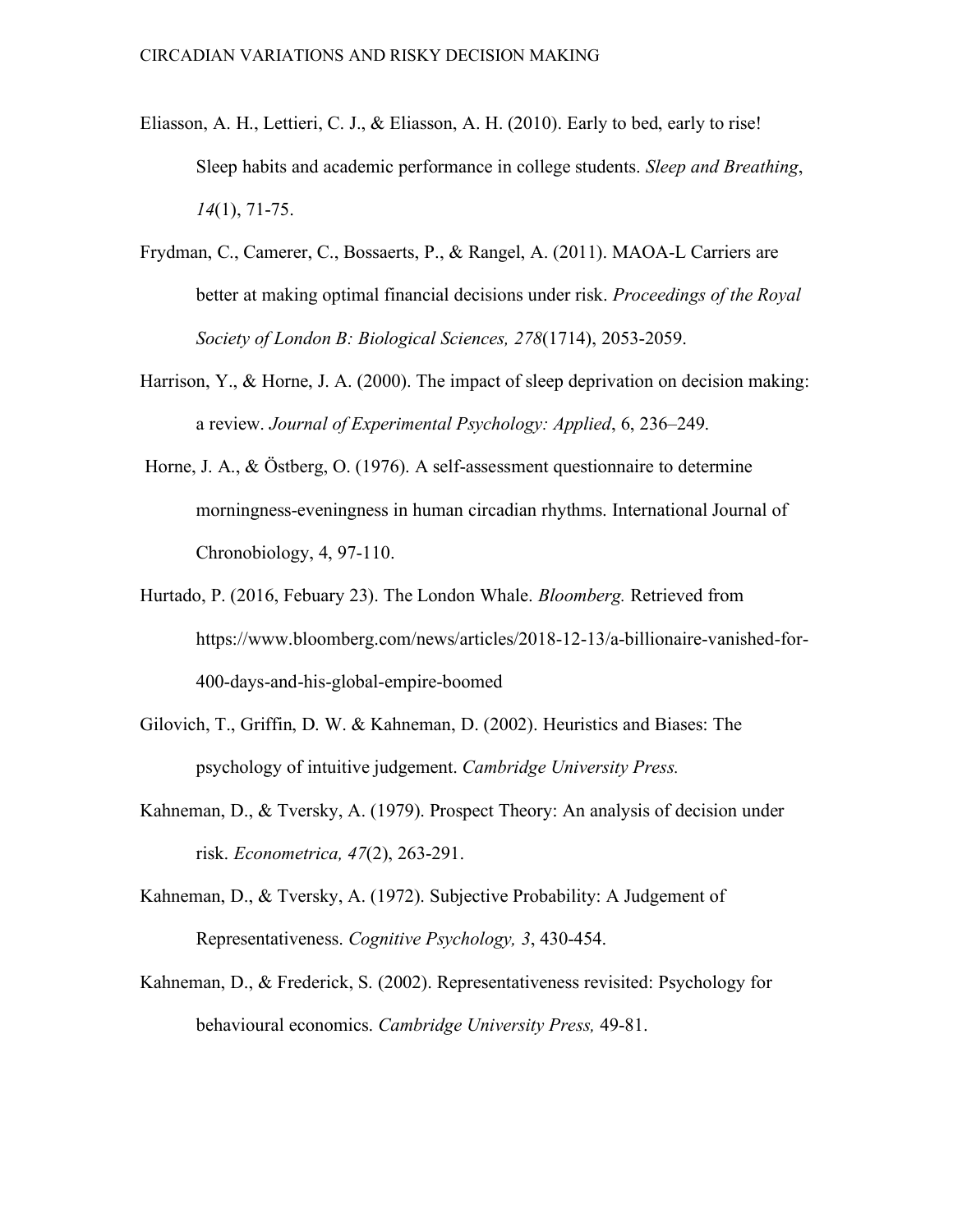- King D. P ., Zhao Y., Sangoram A. M., Wilsbacher L. D., Tanaka M., Antoch M. P., Steeves T.D., Vitaterna M. H., Kornhauser J. M., Lowrey P. L., Turek F. W.,& Takahashi J. S. (1997). Positional cloning of the mouse circadian clock gene. *Cell*. *89* (4),641–653. doi:10.1016/S0092-8674(00)80245-7. PMID 9160755.
- Kruglanksi, A. W., & Pierro, A. (2008). Night and day, you are the one. On circadian mismatched and the transference effect in social perception. *Psychological Science, 19*(3), 296-301
- Laury, S., & Holt, C. (2005). Further reflection on prospect theory. *Andrew Young School of Policy Studies Research Paper, 6*(11).
- Levy D.J. , & Glimcher, P.W. (2011) Comparing apples and oranges: Using rewardspecific and reward-general subjective value representation in the brain. Journal of Neuroscience, 31, 14693–14707.
- Martin, P.Y., & Martin, P. (2013). Morningness-Eveningness orientation and attitude change: Evidence for greater systematic processing and attitude change at optimal time-of-day. Personality and Individual Differences, 54(5), 551-556.
- May, C. P. (1999). Synchrony effects in cognition: the costs and a benefit. *Psychonomic Bulletin & Review, 6*(1), 142-147.
- May, C. P., & Hasher, L. (1998). Synchrony Effects in Inhibitory Control Over Thought and Action. Journal of Experimental Psychology: Human Perception and Performance, 24(2), 363-379.
- May, C. P., Hasher, L., & Stoltzfus, E. R. (1993). Optimal time of day and the magnitude of age differences in Memory. *Psychological Science, 4*(5).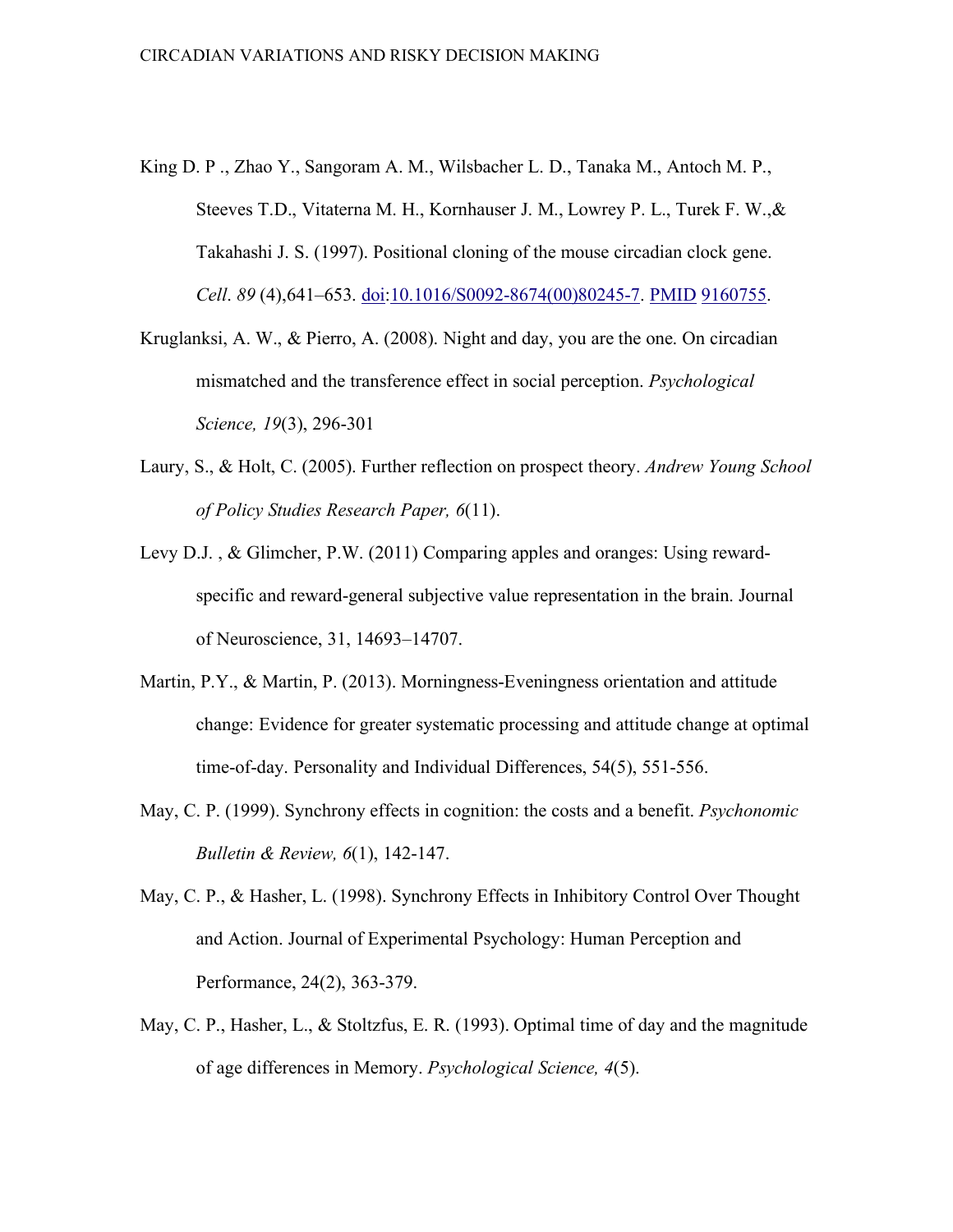- Monk, T. H. (1991). Circadian aspects of subjective sleepiness: A behavioural messenger?. *Sleep, sleepiness and performance*. 39-64
- Natale, V., & Alzani, A. (2001). Additional validity evidence for the composite scale of morningness. *Personality and Individual differences, 20*(2), 293-201.

Petty, R. E., & Cacioppo, J. T. (1986). The elaboration likelihood model of persuasion. *Advances in Experimental Social Psychology, 126*. doi:10.1016/s0065- 2601(08)60214-2.

- Pilcher, J. J., & Huffcutt, A. I. (1996). Effects of sleep deprivation on performance: a meta-analysis. Sleep,19, 318–326
- Porcelli, A. J., & Delgado, M. R. (2009). Acute stress modulates risk taking in financial decision making. Psychological Science, 20(3), 278-283.
- Rutenfranz, J., & Colquhoun, W. (1979). Circadian rhythms in human performance. *Scandinavian Journal of Work, Environment & Health, 5*(3), 167-177.
- Sack, R. L., Lewy, A. J., & Hughes, R. J. (1998). Use of melatonin for sleep and circadian rhythm disorders. *Annals of Medicine, 30*(1), 115-121. doi:10.3109/07853899808999393
- Samon, D. R., Crittenden, A. N., Mabulla, I. A., Mabulla A. Z. P,& Nunn, C. L. (2017). Chronotype variation drives night-time sentinel-like behaviour in huntergatherers. *The proceedings of the Royal Society, 284*(1858).
- Sokol-Hessner, P., Hsu, M., Curley, N.G., Delgado, M. R., Camerer, C. F., Phelps, E. A. (2008). Thinking like a trader selectively reduces individual's loss aversion. *PNAS, 106*(13), 5035-5040.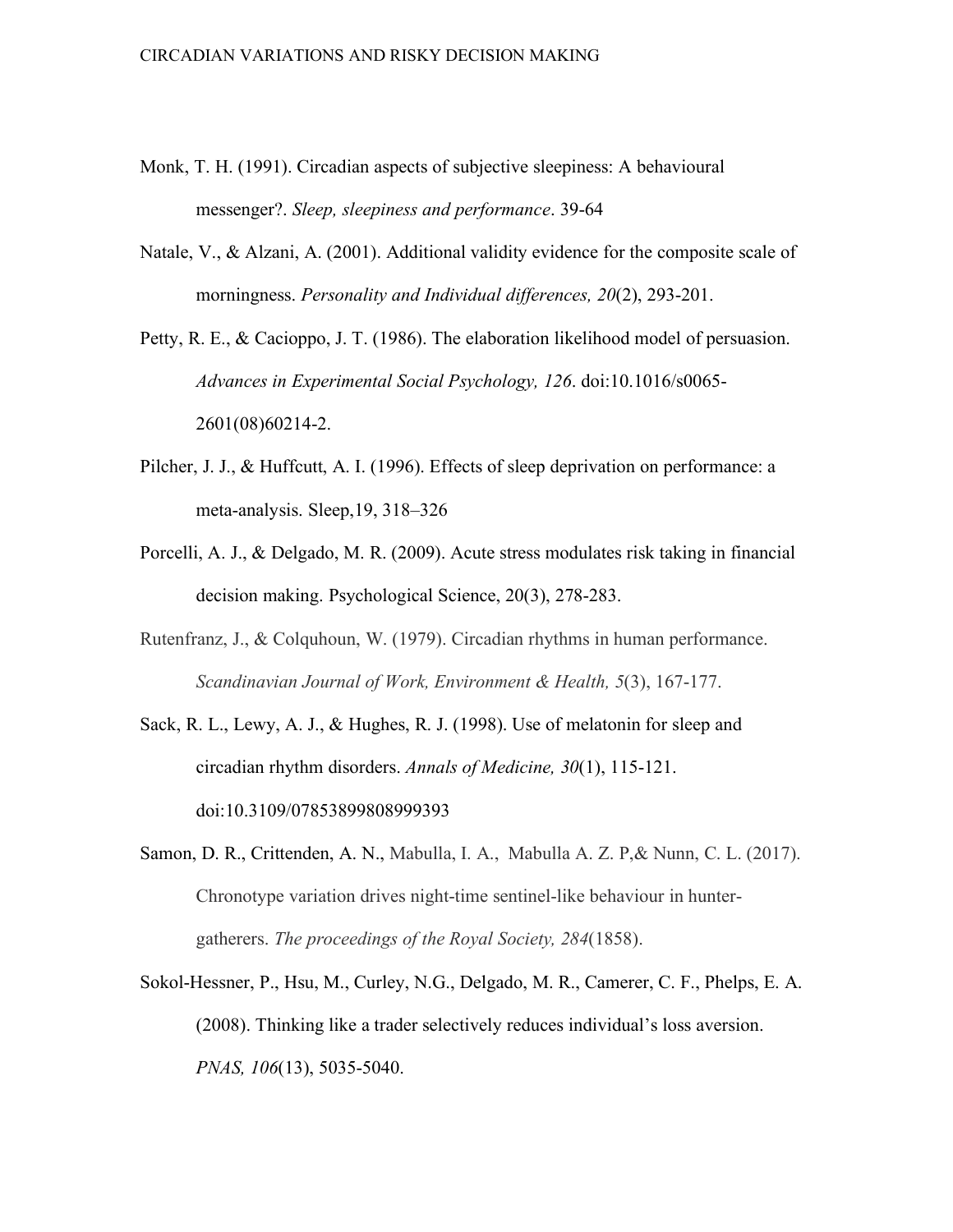- Tobler, P. N., & Weber, E. U. (2014). Valuation of risky and uncertain choices In P. W. Glimcher, & E. Fehr (Second Edition), *Neuroeconomics: Decision Making and the Brain,* (pp. 149-172). Cambridge, MA: Academic Press.
- Tversky, A., & Kahneman, D. (1974). Judgment under Uncertainty: Heuristics and Biases. *Science, 185*(4157), 1124-1131.
- Venkatraman, V., Meng, Y.M., Chuah, L. Y. M., Huettel, S. A., & Chee, M. W.L. (2007). Sleep deprivation elevates expectation of gains and attenuates responses to losses following risky decisions. Sleep, 30(1), 603-609.
- Venkatraman, V., Huettel, S. A., Chuah, L. Y. M., Payne, J. W., Chee, M. W. L. (2011). Sleep Deprivation Biases the Neural Mechanisms Underlying Economic Preference. *The Journal of Neuroscience, 31*(10), 3712-3718.
- Vink, J.M., Groot, A.S., Kerkhof, G.A., & Boomsma, D.I. (2001). Genetic analysis of morningness and eveningness. Chronobiology, 18(5), 809-822.
- Vitaterna, M. H., Takahashi, J. S., & Turek, F. W. (2001). Overview of circadian rhythms. *Alcohol Research & Health, 25*(2), 85-93.
- Walker, R. J., Kribs, Z. D., Christopher, A. N., Shewach, O. R., & Weith, M. B. (2013). Age, the Big Five, and time-of-day preference: A mediational model. *Personality and Individual Differences, 56*, 170-174.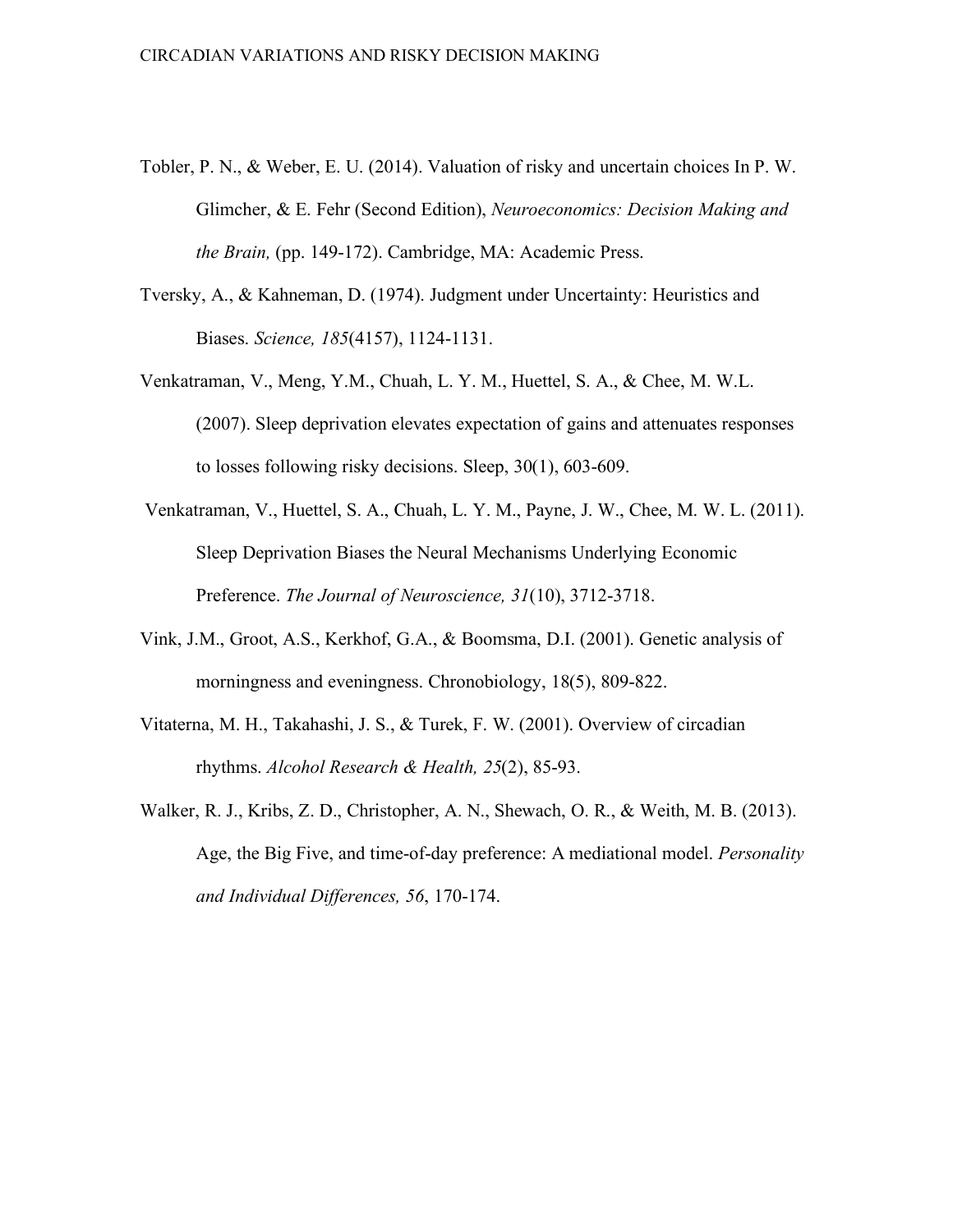#### Appendix A: Reduced Morningness, Eveningness Questionnaire (Adan & Almirall,1991)



1. Considering only your own "feeling beat" rhythm, at what time would you get up if you were entirely free to plan your day?

2 During the first half-hour after having woken in the morning, how tired do you feel?

| - Very tired       | 1 |
|--------------------|---|
| - Fairly tired     | 2 |
| - Fairly refreshed |   |
| - Very refreshed   | 4 |

3 At what time in the evening do you feel tired and as a result in need of sleep?





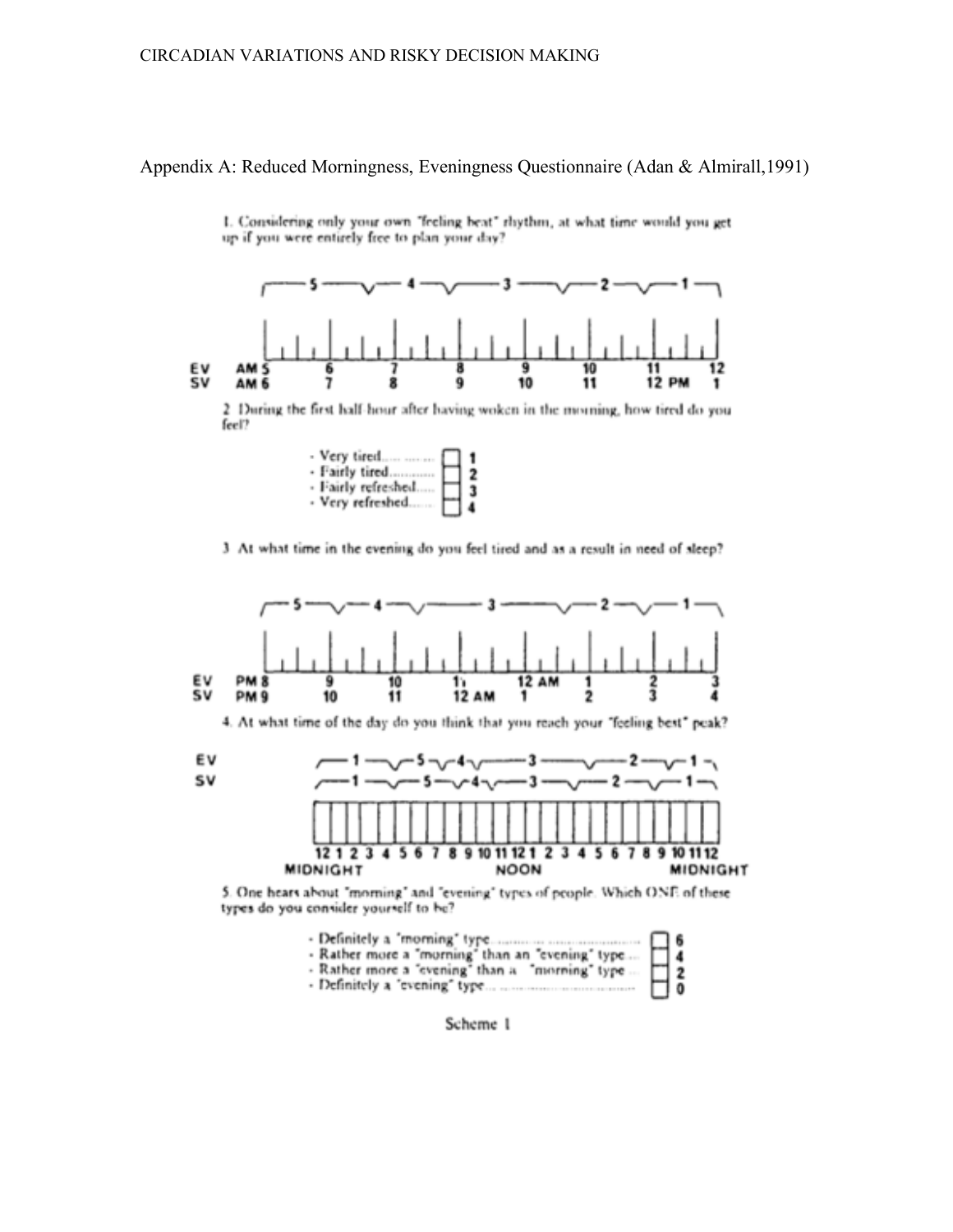### Appendix B

# **Basic Sleep Survey**

Date: ID:

Time:

### **Please Tick the Appropriate Box**

(1) Are you currently taking any medication?

(2) If Yes to the question above, does your current medication have an effect on your

sleep habits?

(3) If you have answered Yes to both the question above, please list the name of the medication(s) below:

Yes | No

Yes No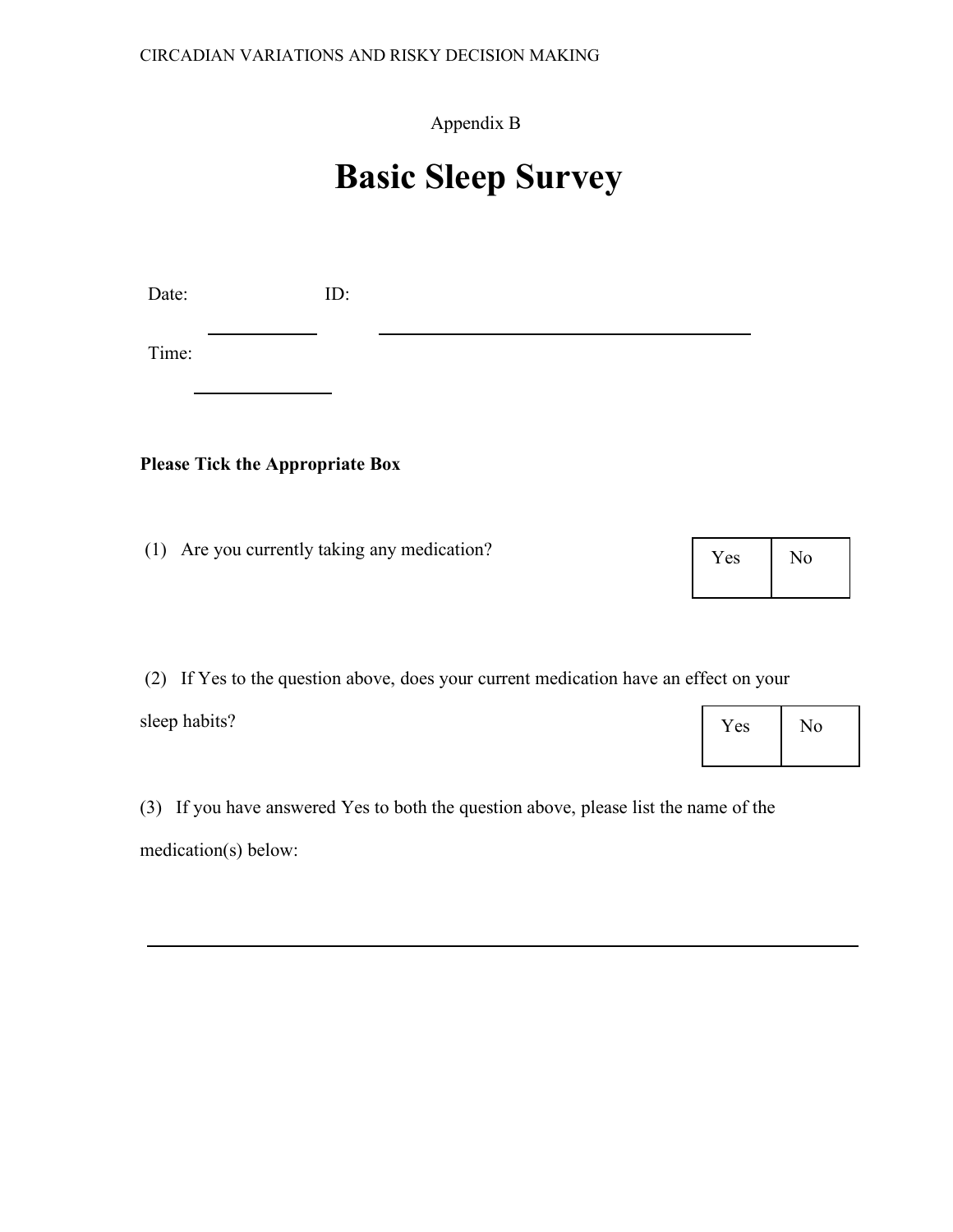(4) How many hours of Sleep did you receive last night?

(5) Do you have any other comments that you would like to share regarding your sleeping habits?